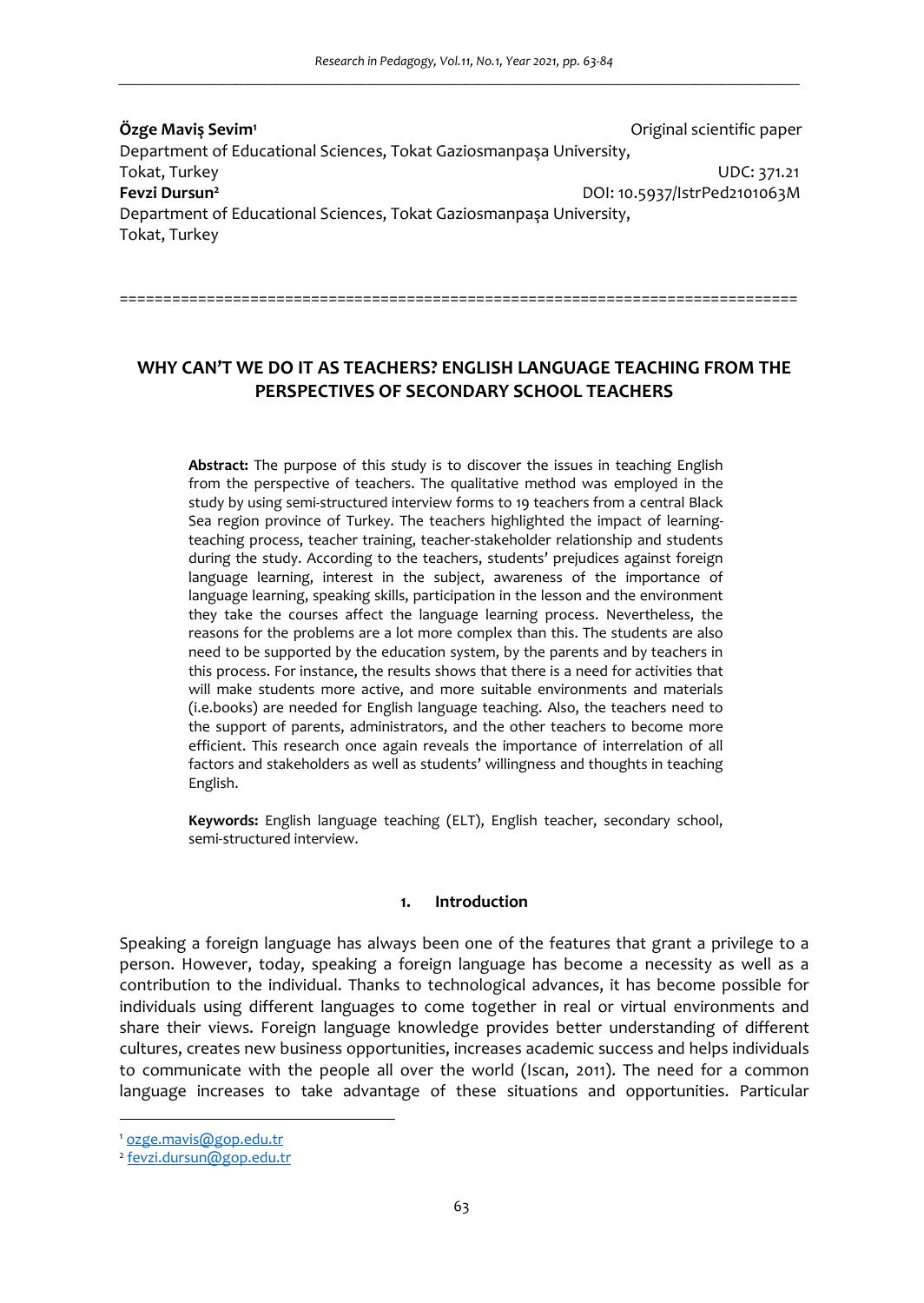importance has been given to the teaching and learning of English as a foreign language since it has become a common language of communication (lingua franca) in the world (Yaman, 2018). Thanks to the use of English as a common language, individuals with a different mother tongue can easily communicate (Seidlhofer, 2005). For this reason, English has been accepted as a global or world language (Harmer, 2007). Studies conducted on national and international scales on teaching English as a foreign language show that great importance is given to English language teaching (Cook, 2016; Hall, 2011; Murray & Christison, 2011; Seidlhofer, 2005; Short, 2017; Tosuncuoglu, 2018). All of these studies, carried out on English language teaching and learning, aimed to make language learning easier and more permanent.

It is well known that various factors play a role in language teaching as in every teaching activity. The stakeholders of educational activities, including teachers, administrators, parents, and particularly students, are both affected by the instructional activities and influence them. For this reason, studies carried out on these stakeholders try to discover how language teaching is achieved and to determine the factors needed to improve teaching. In particular, teachers have played a major role in educational activities from past to present. If the teacher is not competent enough, it is difficult for other variables in the educational environment to be successful; whereas a competent teacher can reverse many negative conditions and bring success (Mavis, Cayci & Arslan, 2014). Murray and Christison (2011) indicated that teachers played a key role in the performance of language teaching and the teachers may need something to facilitate their educational activities. They identified these things as the context in which teachers were involved, their perspective on English and how teachers learn English, and the role of teachers in language teaching. Norton (2016, p. 475) stated that for language teaching to be more effective and permanent, there should be a more productive link between theory and practice and between the ideas about language teaching and the experiences of students and teachers. The ideas expressed by teachers based on their experiences in the language teaching process are of great importance in making language teaching more effective and efficient.

The review of the relevant literature has shown that there are many studies carried out on various topics related to English language teaching. In one of these studies, Butler (2004) tried to discover the English language proficiency of elementary school level English teachers from Korea, Taiwan and Japan and found out that English teachers feel themselves more proficient in receptive skills (listening and reading) than in productive skills (speaking and writing). In her study, Chacon (2005) attempted to explore self-efficacy beliefs of English teachers from Venezuela. She discovered that teachers' efficacy level for instructional studies was higher than efficacy levels related to management and engagement. Also, studies on English teachers' qualifications, training, teaching experience and professional development are encountered in the literature. For example, Yesil Cinar and Cakir (2018) conducted a study to reveal English teachers opinions and practices about their professional development. Emery (2012) designed a large-scale research to explore English teachers' qualifications, training, teaching experience and career development. She collected data from nine countries (Bangladesh, Cambodia, Cameroon, Cuba, Egypt, India, Sri Lanka, Thailand and the United Arab Emirates) and made some suggestions and implications to initial teacher training, professional development and promotion opportunities of teachers. Other than these concepts, English teachers' attitudes and motivations on language teaching was searched in many studies (Chang, 2011; Garcia-Nevarez, Stafford & Arias, 2005; Wlosowicz, 2017) and these studies generally indicated that teachers' motivations and attitudes towards language teaching and also to the students play a significant role in language teaching. Furthermore, problems and opportunities that teachers face while teaching English and training needs of teachers were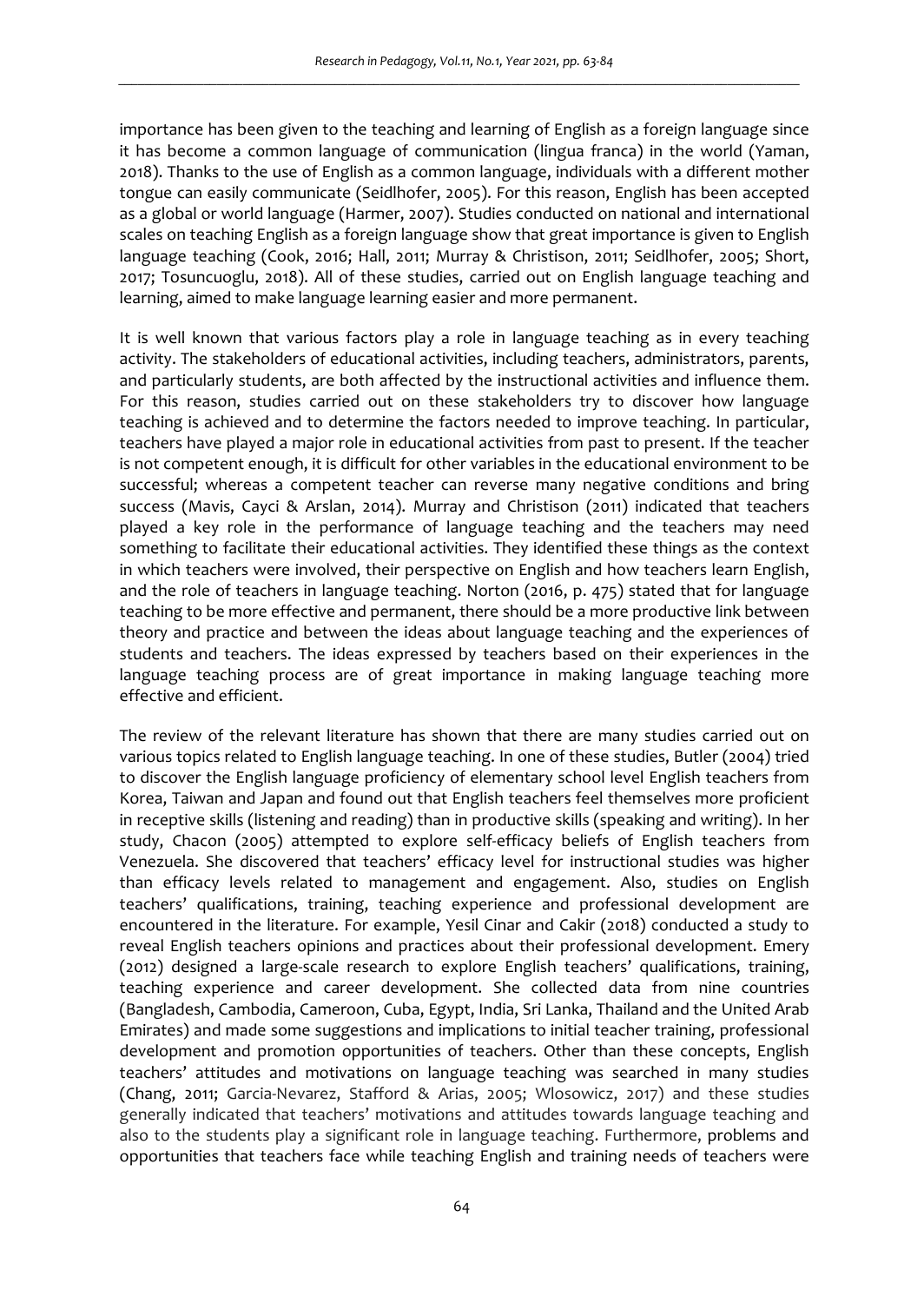tried to be discovered to make English teaching more efficient and effective. Noom-Ura (2013) conducted her research with high school teachers in Thailand to find out problems and professional development opportunities of English teachers. Problems involving teachers, students, curricula and textbooks, assessment and other factors were mentioned in her study. Yaman (2018) aimed to explore the challenges experienced in Turkey about language teaching by a review of literature, and stated that English teachers were of great importance in solving the problems of language teaching. Likewise, Mede and Isik, (2016)and Nicolaidis and Mattheoudakis (2008) tried to determine the in-service training needs of teachers by emphasizing the importance of teachers in English language education. As it is seen, all the studies tried to improve the situations in language learning and showed us to the importance and place of teachers' role in English language teaching. Based on this importance given in many research, we planned to reveal the problems teachers experience in teaching English by their own perspectives, get clearer picture of problems in teaching English in secondary school level and to offer solutions for these issues. As in many countries, English language teaching and learning is given great importance in Turkey. For example, students take 1296 hours of English classes; receiving 720 hours in primary and secondary school, and 576 hours in high school education. Also, English teaching started from the second grade of primary school beginning by the 2013-2014 academic year (Mavis and Bedir, 2014). In addition, training programs are constantly updated to ensure that English language education is carried out in a healthy manner (Yucel, Dimici, Yildiz ve Bumen, 2017). According to Yaman (2018), in Turkish context, we had some challenges like deficiencies in teacher qualifications, the existing prejudices related to the English language teaching and learning process, problems in domestic English course books, the insufficient teaching and assessment tools. Nevertheless, we also have some facilitating factors like a well-prepared English curricula, technological developments, accessible resources and international projects offering exchange programs. Although great efforts have been made to make language teaching better, it is observed that students still have difficulties in language acquisition and use. In this research we desired to evaluate these situations from the eyes of teachers and discuss what can be done to make them better. It is believed that the discovery of issues in teaching English from English teachers' perspective will contribute to the studies in language teaching and learning and English as a second language studies literature and to the English teaching and learning process by revealing the current situation and problems, discussing these situations and issues and proposing solutions to make English teaching better. For this reason, the purpose of this study is determined as to discover the issues in teaching English from the perspective of teachers by using interview method. For this purpose, the answers were searched for the following questions.

What are the views of secondary school level English teachers on:

- 1) English learning and teaching process?
- 2) English teachers' training process?
- 3) The relationship between English teachers and other stakeholders?
- 4) The students who are taught English?

### **2. Method**

### **2.1. Research Design**

In the study, explanatory case study pattern, which is one of the qualitative research method, was used. In qualitative research methods, researchers generally collect open-ended and emerging data and it is usually take place in a natural setting and it has fundamentally interpretive nature (Campbell, 2014). This method is "an approach that allows you to examine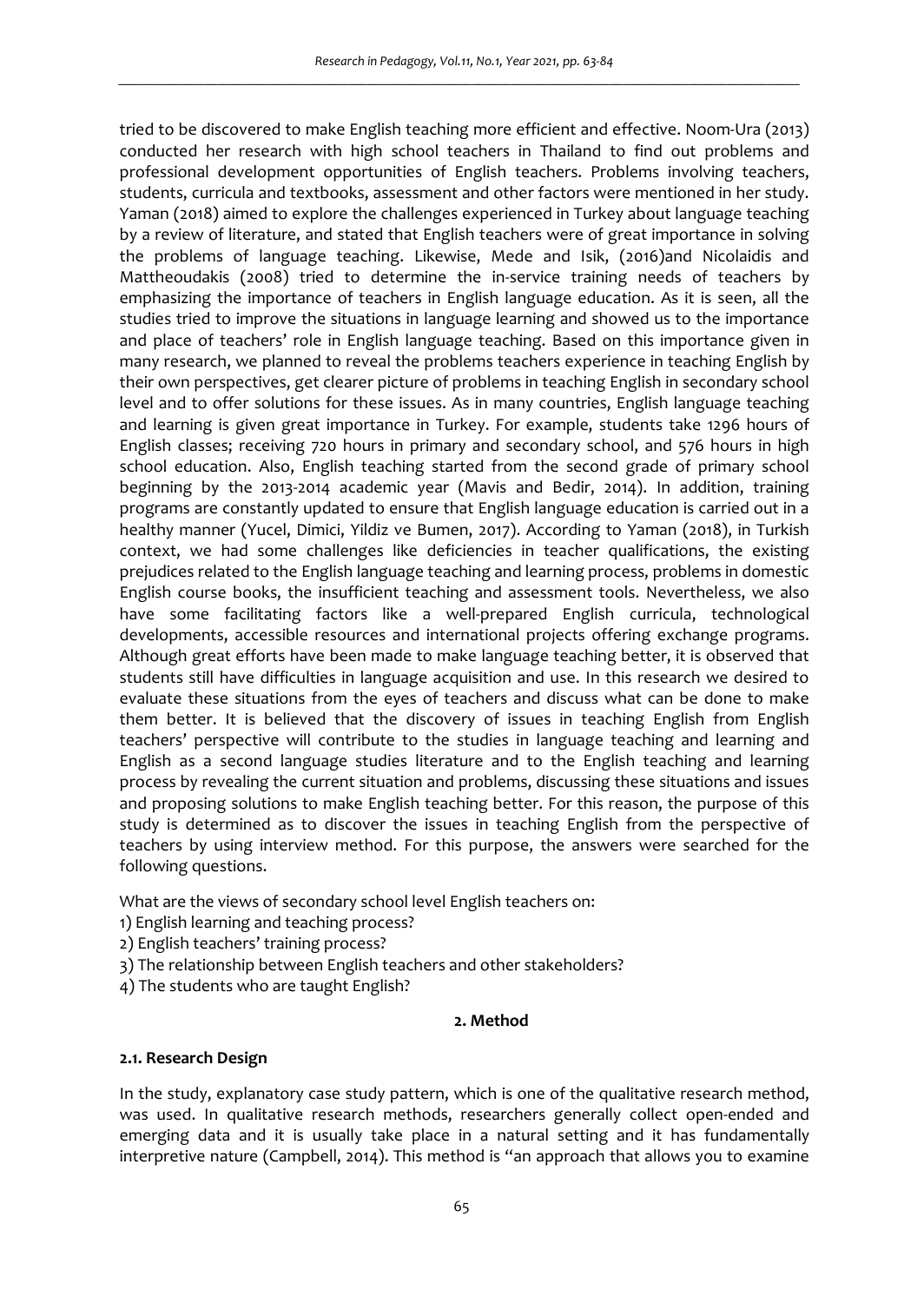people's experiences in detail by using a specific set of research methods such as in-depth interviews, focus group discussions, observation, content analysis, visual methods and life histories and biographies" (Hennink, Hutter and Bailey, 2020, s. 10). The case study pattern is defined by McBurney and White (2010, p. 221) as the "discovery study of an existing situation". Jackson (2009, p. 85) likewise described the case study as "a study aiming at an in-depth study of one or more individuals in the hope of revealing the things that are right for everyone". The determined situation may be a specific person or group, or it may be an organization, activity, process or event (Christensen, Johnson &Turner, 2015; McBurney & White, 2010). Explanatory case study is used to "give information about a situation, make unfamiliar situations familiar and explain the connections with life experiences" (Kaleli-Yilmaz, 2014, p. 269). One of the most important features of this pattern is the focus on the perceptions of the people or groups participating (Ekiz, 2013).

### **2.2. Study Group**

In the study, the sample was determined by using the typical case sampling method, which is one of the purposeful sampling methods. 19 secondary school English teachers (14 females/5 males) working in secondary schools from a central Black Sea region province of Turkey participated. Typical case sampling means "selection of individuals who are likely to behave like others" (Bamberger, Rugh & Mabry, 2011, p. 361) and illustrates typical, normal, or average situations. The purpose of typical case sampling is to learn what is known about the case in average rather than general explanations about the experiences of all participants (Patton, 1990). We aimed to study and have an idea about the existing situations and to provide more in-depth information in a particular problem and this sampling method can give in-depth information about the issues of English language teaching. Also, the number of participants is limited 19 and getting in-depth information is facilitated by working with a small group of participants. In order to ensure that the teachers participating in the study have resembling characteristics with other teachers who were not participate in research, it was paid attention that teachers were selected from both the first years of their profession and the experienced ones. The working experience of the interviewees ranged from 4 to 15 years (*N=*19, *SD=*7,77). The teachers selected for interviews in the study were limited to individuals who taught English at the secondary school level  $6<sup>th</sup>$ ,  $7<sup>th</sup>$  and  $8<sup>th</sup>$ graders from different public and private schools. By putting all these selection criteria, it is tried to be ensure that participant teachers have resembling qualifications to those who did not participate in the study.

## **2.3. Data Collection Tool and Data Analysis**

In this research, we use interview method to collect the data. Interview method means to "conversation for gathering information" and in this process there is an interviewer who asks the questions and an interviewee who answers these questions (Easwaramoothy and Zarinpoush, 2006, p. 1). Most of the time this method is used in qualitative research to collect in-depth information about people's opinions, thoughts, experiences and feelings. There are three types of interviews as structured, semi-structure and unstructured. We used semi-structured type because it is useful for "collecting in-depth information in a systematic manner from a number of respondents or interviewees (e.g., teachers, community leaders)" (Easwaramoothy and Zarinpoush, 2006, p. 1).Data were collected through a semi-structured interview form developed by the researchers (see in appendix 1). The literature was examined while developing the interview form. When the relevant literature was investigated, it was thought that the problems experienced by teachers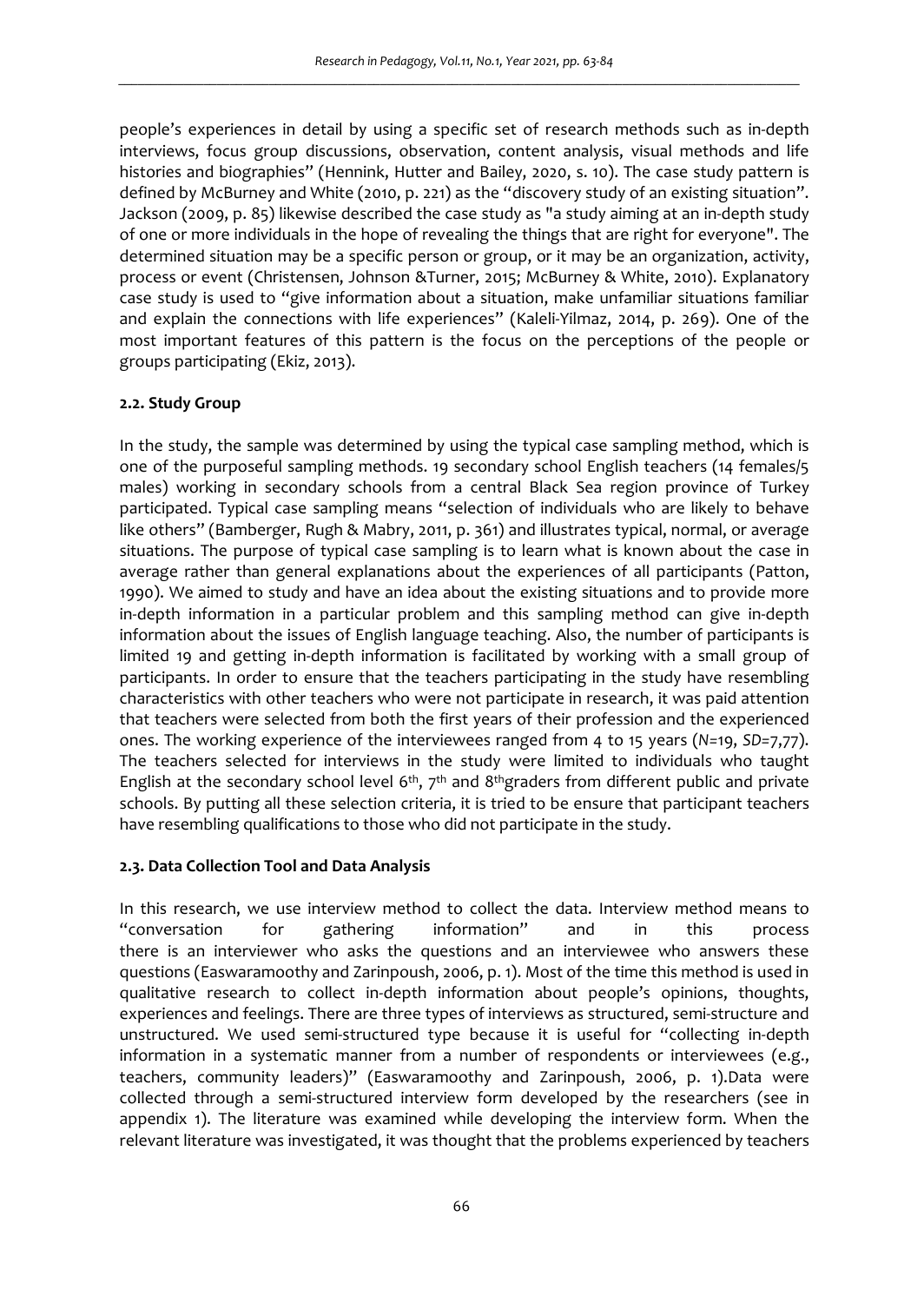might be related to the learning-teaching process, education stakeholders, education level and the quality of the education the teachers received and students. As a matter of fact, there are studies in this context in the literature (Behroozi & Amoozegar, 2014; Noom-ura, 2013; Hu, 2005). A semi-structured interview form was created investigating these studies, research questions of these studies and the questionnaires they used. To ensure the validity of the questionnaire, the form was submitted to the opinions of 3 experts. They are the expert in the field of Curriculum and Instruction department. One of the experts has Master of Science (MA) degree while two of them have doctorate (PhD) degree. There were 9 main and 12 probing questions in the interview form, which was finalized according to expert opinions. Probing questions were used to get more information from the teachers when necessary.

The interview data were analysed using the content analysis method. Content analysis means to "a research technique for making replicable and valid inferences from data to their context" (Krippendorff, 1989, p. 403). As White and Marsh (2006) indicated, in qualitative content analysis, a humanistic tradition and inductive method is conducted. In inductive content analysis method, coding scheme usually developed to identify significant concepts and patterns, and in a subjective manner, it is tried to document perceptions and formulations. For the purposes of the current study, inductive content analysis is considered appropriate to further understanding of issues experienced by English language teachers in their teaching process. In the data obtained through interviews, the process goes on with steps such as coding the data, finding themes, arranging the codes and the themes, and defining and interpreting the findings. These steps are deemed useful in terms of facilitating the usage of categorization. Also, interpretation and the discussion of the data obtained become easier (Yildirim & Simsek, 2008).

# **3. Findings**

The findings were presented by taking the questions into consideration for which responses were searched under the general aim of the study.

### **3.1. Views on Learning-Teaching Process**

In line with the opinions of the teachers who participated in the study, the theme "the learning-teaching process" included codes related to this theme and these views are summarized in figure 1.



*Figure 1. Codes for "Learning-teaching process"*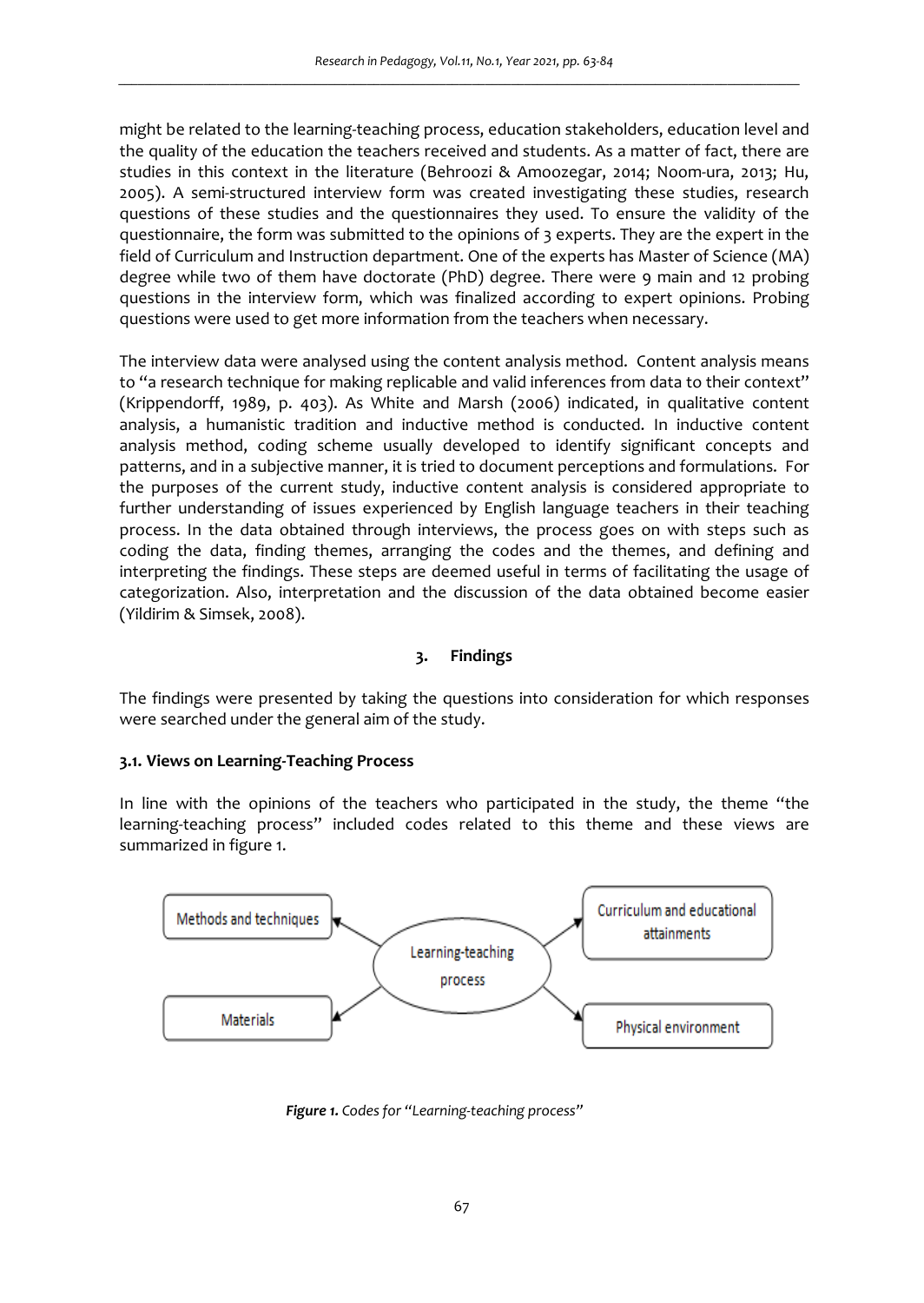### *3.1.1. Methods and Techniques*

In general, teachers indicated that they mainly used methods and techniques that would make students active and improve their communication skills. The methods used by the teachers included active learning and cooperative learning methods. Particularly, considering the psycho-motor needs of young learners, activities that allow in-classroom movement were more frequently employed. As the age group got older, vocabulary teaching, reading comprehension, and writing skills were stated to be involved more frequently. Teachers who mentioned the importance of learning language with fun said they employed techniques such as games, singing, videos, dialogues, drama, role playing, group and pair-work, and questionanswer techniques in classroom activities. The majority of teachers were found to give great importance to speaking and listening activities. However, two of the teachers stated that although developing communicative skills were considered to be the general objective of teaching, teachers gave more place to grammar teaching in their classes, and this was because the high school transition exam supposed to betaken at the end of the  $8<sup>th</sup>$  grade heavily involved grammar-based questions. Sample expression regarding teachers' opinions is as follows:

*"(…) I aim to develop four basic language skills of students in the lessons. I apply active learning and cooperative learning techniques that allow a studentcentered classroom environment. In particular, I carry out my classes using activities such as making dialogues, question and answer, group work, and pairwork." (T19)* 

### *3.1.2. Materials*

Teachers mentioned that they made use of materials that could activate students in accordance with the methods and techniques they employed. Visual materials included vocabulary flashcards, photos, colourful and illustrated board materials, while audio materials consisted of songs, videos, and cartoons. Teachers also mentioned that they utilized dictionaries, textbooks, and test books as written materials in their lessons. Also, the materials on the Education Information Network (EBA) portal were used to attract the attention of some of the students and can increase their motivation. On the other hand, teachers said that they used textbooks, but that the books were inadequate for developing communicative skills. Sample expression regarding the materials used is as follows:

"*I use material from the EBA portal. I also use my own materials. I make use of vocabulary flashcards and videos to raise interest.… Although we talk about the inadequacy of English books at the meetings held every year, we cannot design books to develop communicative methodology. I would like to have such a book developed.*" (*T18)* 

## *3.1.3. Curriculum and Educational Goals*

The teachers indicated that the level of educational goals varied according to the willingness of the student and the level of the class. Besides, some teachers said that the English language teaching curriculum was more intensive in comparison to the course hours and they could not achieve the goals due to the intensity of the program. An example of opinions about this topic is as follows.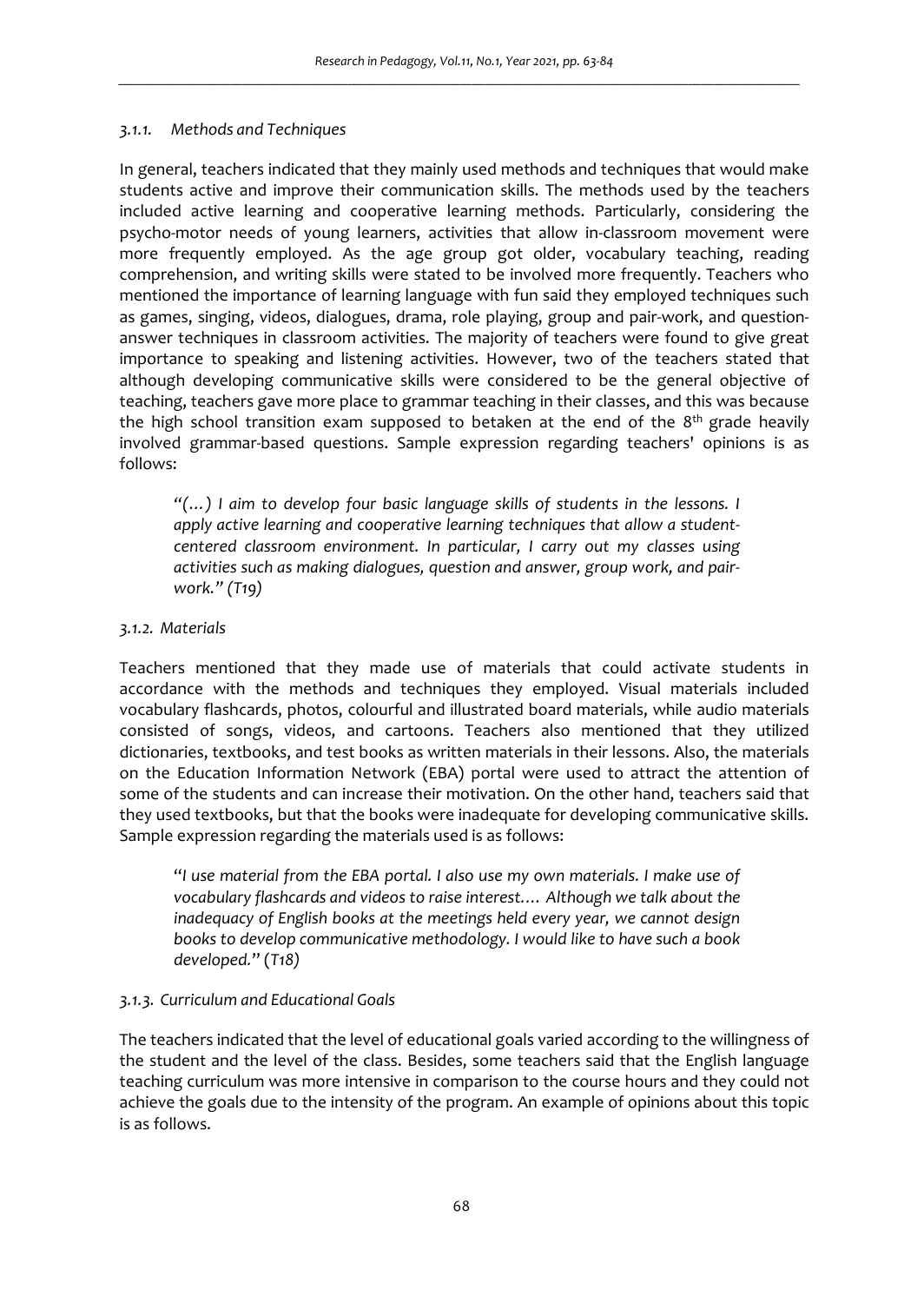"*Time [allocated for the curriculum] is not enough. There's such a program that asks you to teach a lot of things together. But we can't teach everything within the scope of 4 skills. I mean I can't achieve those goals. Listening, speaking, reading, and writing; it is very difficult to handle the four together."(T1)* 

#### *3.1.4. Physical Environment*

Some of the teachers find the environment or the materials used inadequate. These teachers stated that the availability of smart boards in each classroom was a positive step with the latest regulations, but they added that other physical conditions caused problems in conducting game and drama activities and that they had problems in implementing some activities due to the crowded class size. Sample statement regarding these comments is as follows.

*"Smart boards are useful, but physical conditions and the class size bring about disadvantages for language teaching." (T17)* 

### **3.2. Views on Teacher Training**

In line with the opinions of the teachers who participated in the study, the theme "views on teacher training" included codes related to these theme and these views are summarized in figure 2.



*Figure 2. Codes for "Teacher training"* 

### *3.2.1. Pre-service Training*

The most emphasized issue in the comments made by the teachers about pre-service training was the discovery of the differences between the education they received and actual teaching. One of the teachers pointed out the significance of applied teaching courses by mentioning their contribution to the recognition of the teaching profession. One of the example of teachers' opinions is as follows.

"*Of course, the education we received in the faculty of education made some contributions, but we forgot most of it. I mean we had a lot of possibilities there. We did what we wanted and the way we wanted. It was quite simple to teach there as there were no real students. When I met real students, it turned out to be not that simple*." *(T5)* 

### *3.2.2. In-service Training*

Six of the teachers talked about in-service training events. While three of the teachers found the in-service training events useful, the other three of them stated that they could not benefit from these training activities. Teachers who thought these training events were beneficial said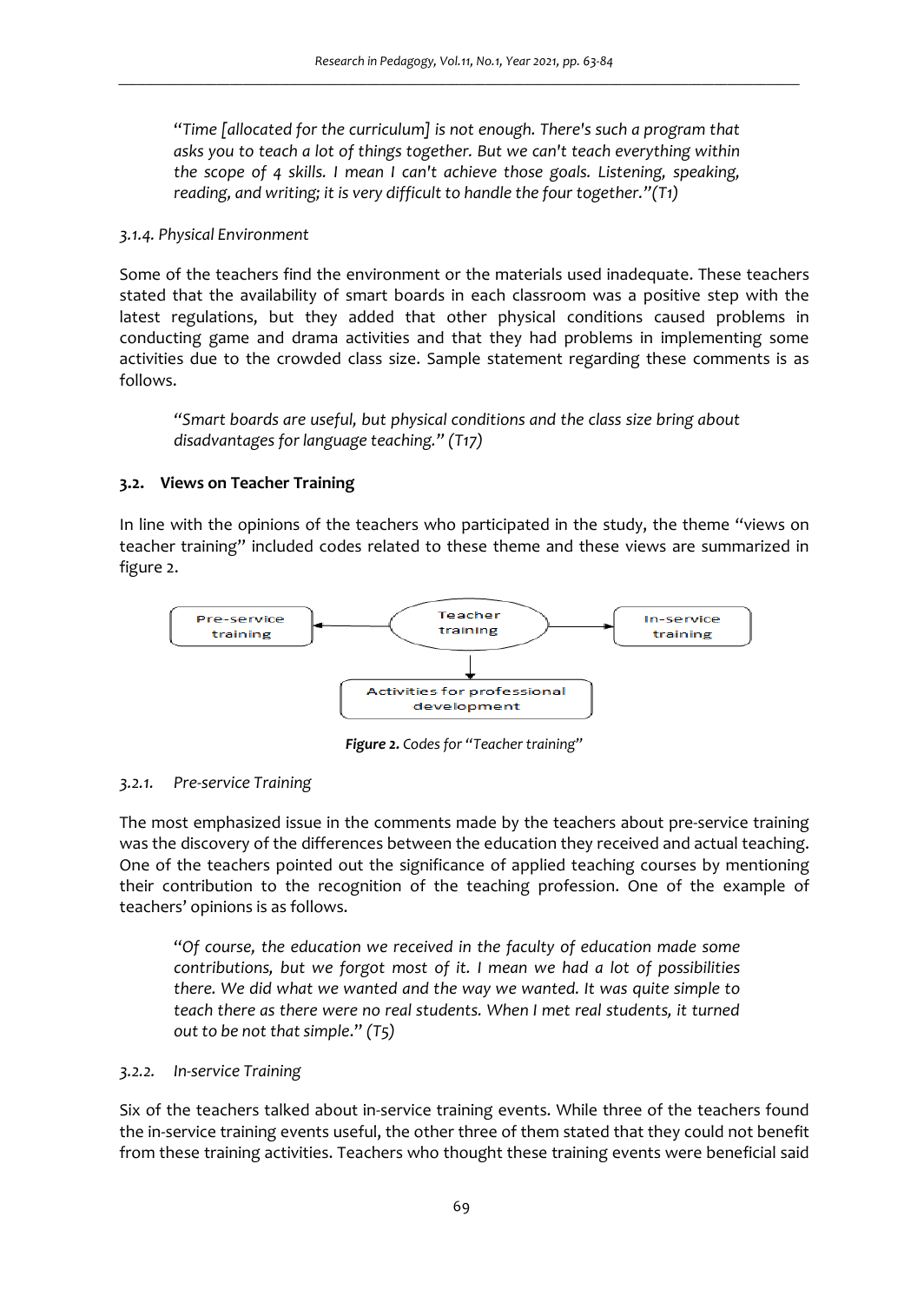it was because the trainers were well-equipped, and qualified instructors and the training provided interactive and active participation. On the other hand, those who thought the training events were not useful said it was because the trainers were not selected well, the lessons were monotonous, the setting and the hour of the training schedule were inappropriate, the trainers talked only about regulations, and the training lacked practice. Sample statement regarding these views is as follows.

"*Of all the in-service training events I have attended so far, I have benefited most from the ones which were organized in the last years with the participation of foreign trainers (native speakers). This was because we had to speak English all the time. I don't think other training events were productive because they were given through PowerPoint presentations in a monotonous way." (T18)* 

### *3.2.3. Activities for Professional Development*

The teachers who participated in the study mentioned that they generally read foreign books and articles and watched films for their professional development. Activities of the teachers for professional development also included graduate studies, participation in international projects, following websites related to the English language learning and teaching, finding out about new teaching methods, consulting colleagues, and participation in seminars and courses. One of these statements are as follows:

"*I often search the Internet for my professional development. I especially investigate education-related websites to find out about new teaching methods. I usually try to get help from my friends who work in private schools…. We should be open to innovations. I always search for new things. To improve myself in my field, I constantly read English books so that I can keep my English level high. I often read resources and watch movies in English.*" *(T9)* 

### *3.3. Views on Teacher-Stakeholder Relationship*

In line with the opinions of the teachers who participated in the study, the theme "views on teacher-stakeholder relationship" included codes related to this theme and these views are summarized in figure 3.



*Figure 3. Codes for "Teacher-stakeholder relationship"*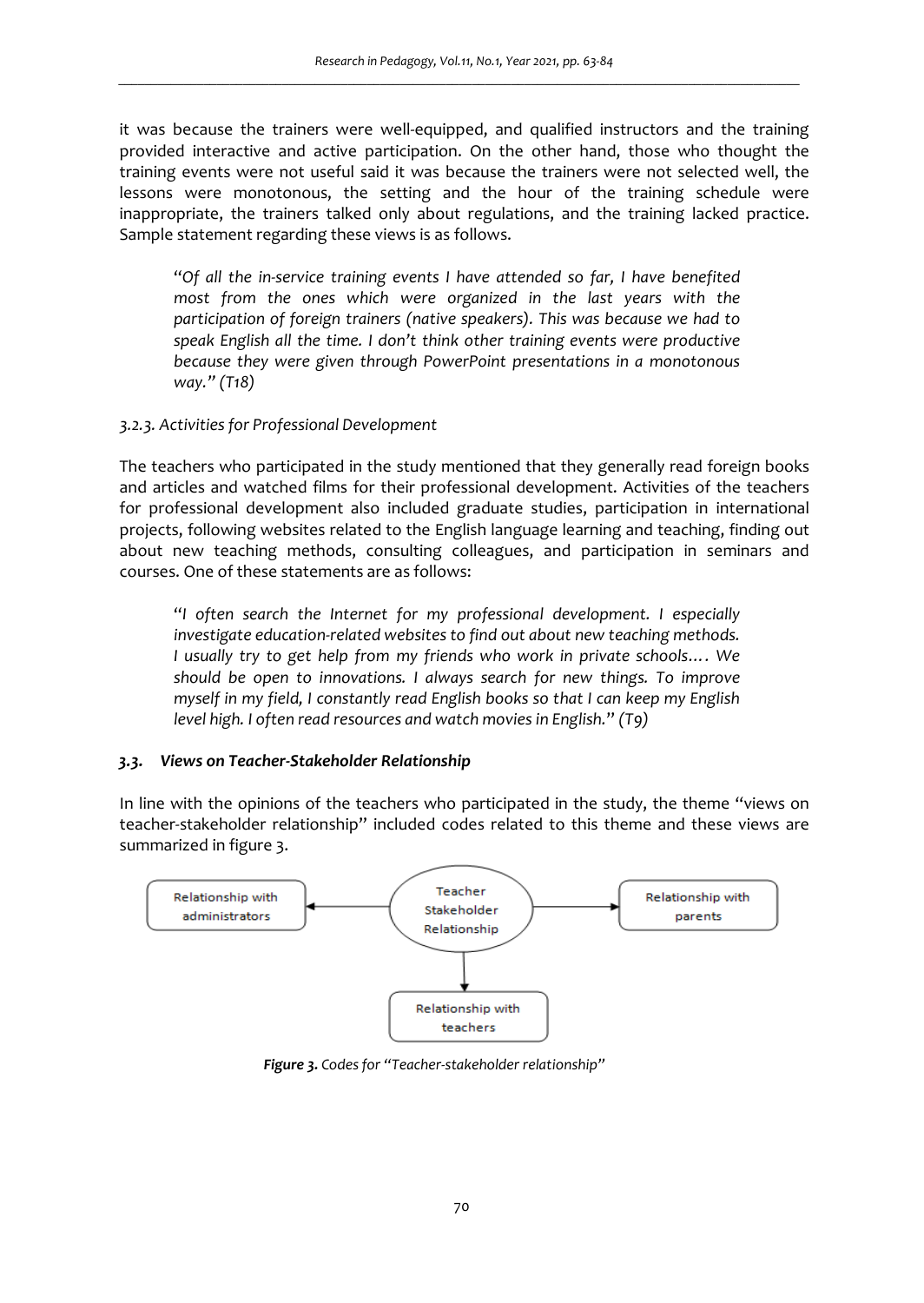### *3.3.1. Relationships with Administrators*

In general, teachers pointed out that they received the necessary support from administrators. However, some teachers said they had some expectations from administrators. Among these expectations, the most emphasized issue was giving importance to English lessons and putting the pressure on teachers for the reason that the students are not successful in English learning. Also, teachers stated that administrators should improve themselves, they should learn a foreign language, and they should not consider language teaching only exam-oriented. One of the teachers' statement is as follows.

*"(…) I expect that teachers should not be pressed too much due to students' failure in learning English." (T14)* 

### *3.3.2. Relationships with Parents*

Teachers often indicated that parents paid attention to English language teaching and they believed their children should learn a foreign language. However, they also said that for the reason that many parents did not know English, they had difficulties in giving support to their children. While some of the teachers stated that parents gave more importance to courses such as mathematics, science, and Turkish, one teacher stated that English lesson was getting more and more important due to the coverage in the high school transition exam. One of the problems is that parents have high expectations related to learning English. Some of the statements regarding these views are as follows.

"*All parents want their children to learn a foreign language; however, they always say, 'we cannot give any support at home'. The only opportunity to use their English is practicing with me and with their friends. Very few parents can help at home, but students who get help from their parents are immediately evident. I mean, it is immediately clear whether the student's parents can speak English.*" (*T2)* 

*"Unfortunately, we sometimes have problems with parents. They expect students to immediately show what they have learned. This is not possible instantly. They have high expectations about the learning process." (T12)* 

## *3.3.3. Relationships with Teachers*

The teachers who indicated that as the teachers studied in the same field, namely English Language Teaching, they supported each other in general. They also expressed that they collaborated with these teachers, they shared their materials and activities. Nevertheless, in addition to teachers who pointed out that they had no problems with the teachers who are in different fields, some English teachers reported that they had problems with teachers who are in different fields because some of these teachers considered their lessons more important and they did not want to share their materials. Furthermore, some teachers indicated that in some schools, there is no appointment in English language teaching field. For this reason, the teachers who are in different fields were commissioned to teach English, which caused another problem. One of the statement is as follows.

*"…Some teachers care about their lessons more than yours. You know, maybe, we do the same thing to teachers of other fields like mathematics or science. For*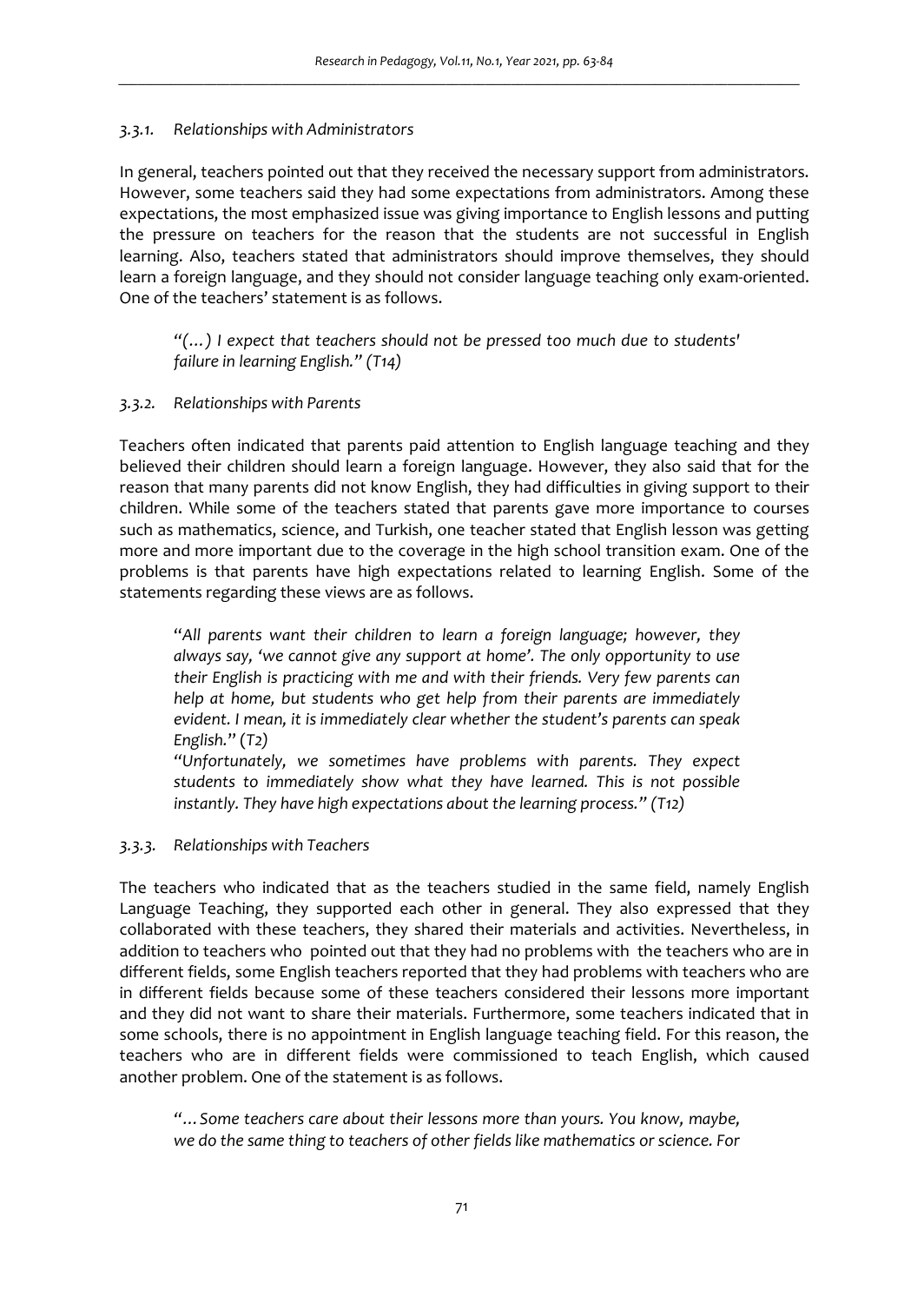*example, some classes have a projector. We want to use the device. We want to change the classroom. The teacher of the classroom does not accept it… things like this. It usually emerges out of deficiencies." (T8)* 

### **3.4. Views on Students**

In line with the opinions of the teachers who participated in the study, the theme "students" included codes related to these theme and these views are summarized in figure 4.



*Figure 4. Codes for "Students"* 

### *3.4.1. Prejudice*

The teachers stated that one of the problems they encountered is that students believed they wouldn't be successful in this course and they had prejudices against the necessity of learning English. Teachers first try to convince their students that they will be able to do the course and this course is necessary. Examples of these views are as follows.

*"Yes, there are students who have prejudices. There is one student saying, 'I can't do that; I am unable to learn English." (T2)* 

*"Usually we encounter such cases. Students have a prejudice against language learning and they say, 'why are we learning this language?' This is the most challenging problem." (T5)* 

### *3.4.1. Interest in the Subject*

Under this code, teachers mentioned the indifference and reluctance of students towards the lesson. The teachers thought this stemmed from the fact that students were unfamiliar with the language, they thought they were unable to handle it, there was no environment to use the language, and the percentage of the English language field in the high school transition exam was low. One of the views of the teachers under this code is as follows.

*"Sometimes the students can be reluctant to participate in the lesson. In order to overcome this problem, we need to strengthen the student's belief in what s/he can do for learning a foreign language." (T4)* 

### *3.4.2. Educational Environment*

English teachers who participated in the study stated that students did not have an environment where they would practice the language. Teachers mentioned that language teaching should not be limited to classroom activities only and students should improve their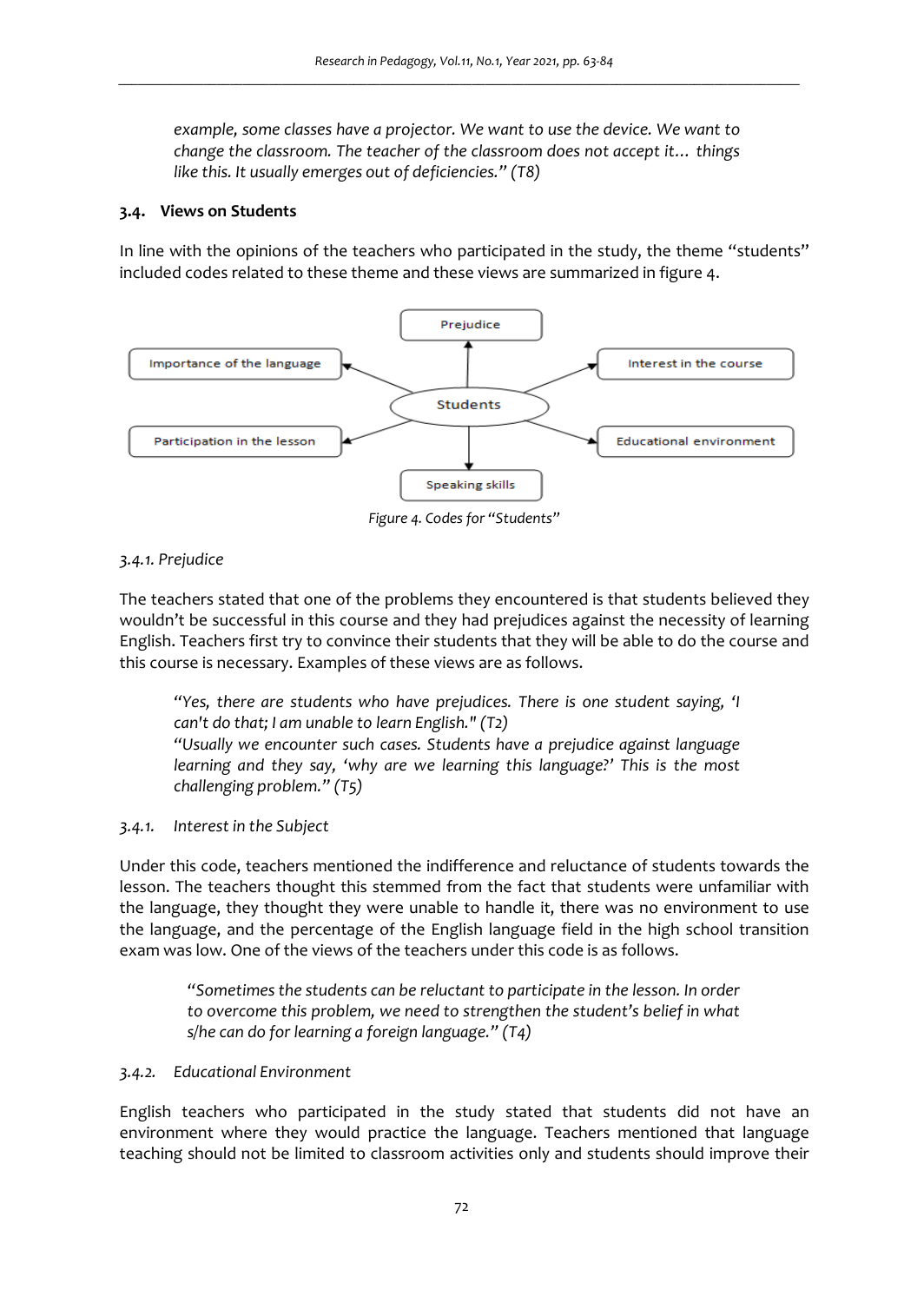ability to use language in different environments. Sample statements regarding these views are as follows.

"*The most important problem is that our students are not exposed to the language due to the location of the school and its environment. I mean, my students have to content with what they hear from me. It does not make much sense to them." (T8)* 

*"The teaching and learning of the language is limited to the classroom environment. We cannot practice the language as our students do not use English outside the school. Therefore, students' speaking skills remain poor." (T16)* 

### *3.4.3. Importance of Language*

Some of the teachers stated that one of the fundamental reasons for not achieving the objectives of language teaching was that foreign language was not seen as a need, and its importance was not fully understood by students. Sample expressions under this code can be seen below.

"*The main problem we have with students is that they do not know the importance of language learning. (…) Some of our students do not see English as an important lesson." (T11)* 

*"(…) One of the problems is that students do not consider language learning as a need." (T19)* 

## *3.4.4. Speaking Skill*

According to the teachers, students feel ashamed, and they do not participate in the lesson actively because they think their friends will make fun of them and laugh at them. In particular, the students who are not involved in speaking activities cannot develop pronunciation, and this becomes a problem in language learning. Sample statement regarding this view is as follows.

"*(…)They don't want to speak. They're ashamed; they are afraid." (T1)* 

## *3.4.5. Participation in the Lesson*

The teachers stated that students could not retain what they learned because they did not participate in the lesson effectively and did not revise after the lesson. Below are the sample statements of teachers:

"*Retention of language knowledge learned at school weakens as students do not revise." (T14) "Because English lessons are activity-oriented, the efficiency of the lesson reduces when students do not participate in the lesson effectively." (T16)* 

## **4. Discussion, Conclusion and Implications**

In the study, we try to discover the issues in teaching English from the perspective of teachers by conducting a qualitative research method. Throughout the study, the teachers highlighted the impact of learning-teaching process, teacher training, teacher-stakeholder relationship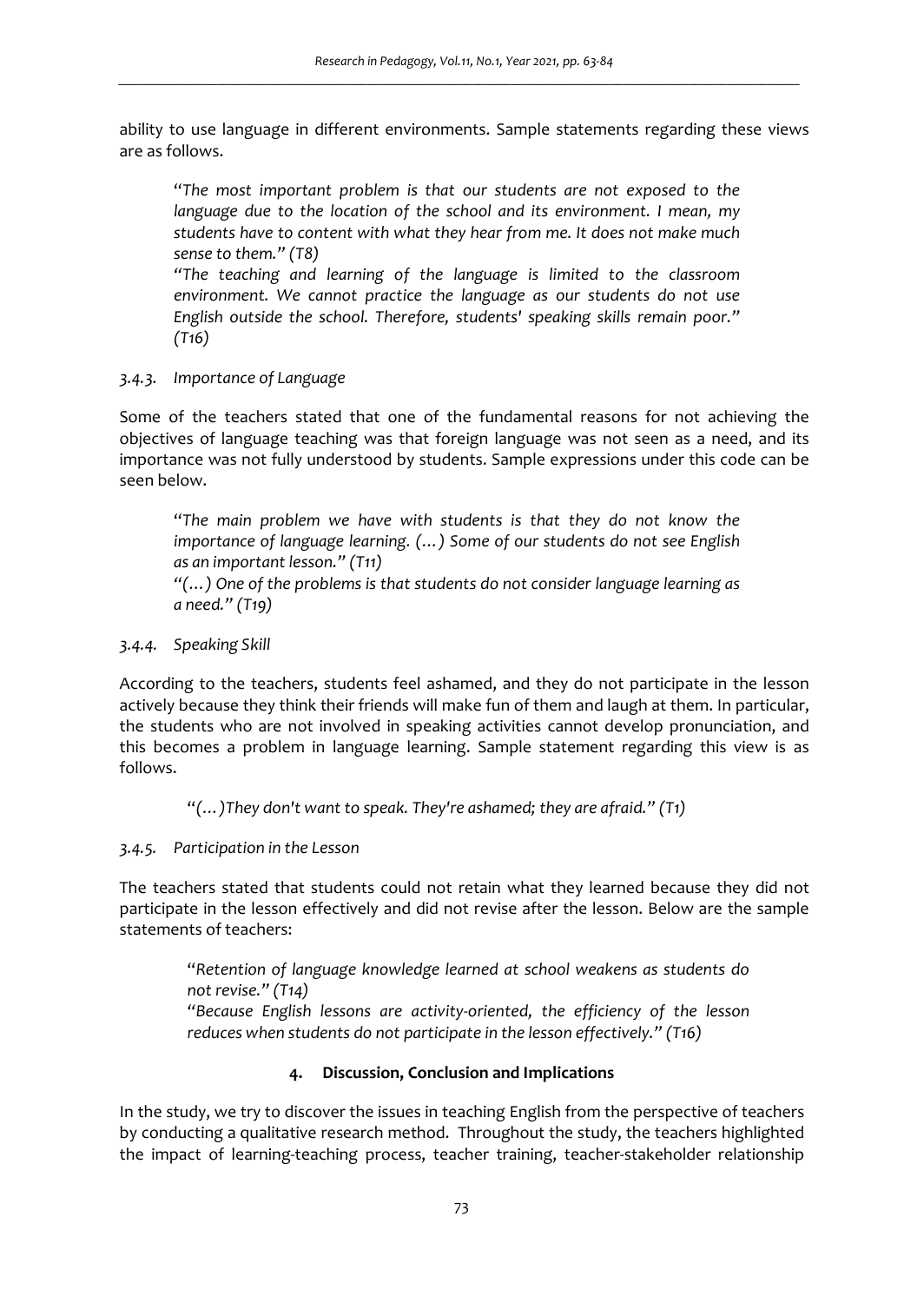and students during the study. The teachers reported that they frequently use methods and techniques based on active learning and cooperative learning and selected the materials according to these methods. As it is known, the use of methods, techniques, and materials that will make students active and provide cooperative learning are considered to have great effects on the attitude towards the course, student motivation and achievement, thinking skills and retention of what has been learned (Dursun and Bulut, 2019; Dornyei, 2005; Nunan, 2015; Richards & Rodgers, 2001). In the research, teachers indicated that they use active and cooperative learning methods and techniques. However, some teachers mentioned that although language classes were claimed to involve activities aiming to improve communicative skills and making students active learners, teachers actually gave more place to grammar teaching in their classes. They explained the reason of this as the high school transition exam that students are supposed to be taken at the end of the 8<sup>th</sup> grade was highly based on grammar-related questions. In fact, language teaching is based on four basic skills (i.e. reading, writing, speaking and listening) as well as grammar knowledge, and lessons include goals for the development of them. The importance of students' knowledge of grammar rules in language learning is undeniably valuable. Nevertheless, an assessment system that focuses solely on grammar teaching may result in ignoring other skills. For this reason, including a measurement and assessment system that covers these four skills as well as grammar-based skills in the exams is of great importance in terms of student development in all aspects of language learning. As Taylor (2006) indicated, assessment makes a 'washback' effect on learning.

As it is well known, in addition to the usage of methods and techniques and assessment activities for English teaching, textbooks also play an important role in fulfilling educational goals and should be designed to foster all skills of students (Harwood, 2014). For this reason, in the research, the teachers' opinions about textbooks were also received and they explained that some textbooks were inadequate for developing communicative skills. In different research conducted in Turkey for the evaluation of the English textbooks, some resembling results were obtained. In their research, Guven and Saracaloglu (2020) indicated that 9<sup>th</sup> grade English course books were insufficient in many aspects in terms of content, learning-teaching and evaluation process. Senerve Mulcar (2018) conducted a research to evaluate 10<sup>th</sup> graders' English textbooks from the perspectives of teachers and they also found out that the teachers most important criticism to the books stated as inadequate supplementary materials. They indicated that they could not perform listening and speaking activities for the reason that they have limited activities and supplementary materials related to improvement of these skills. Based on the findings of our study and other studies, it is possible to say that English textbooks can become more functional by considering these issues and giving more space to activities for improving all the competencies required for learning English.

When asked about the achievement of educational goals in English teaching, the teachers indicated that the achievement differed according to the willingness of the student and the level of the classroom. According to the teachers, English teaching programs were structured with intensive course hours, and the intensity of the program made achievement of the goals more difficult. To solve this problem, the teachers recommended increasing the number of English classes and establishing preparatory classes in which intensive English teaching programs could be administered. Actually in Turkey, intensive English education was provided at high school level under the name of 'preparatory classes' through Anatolian high schools in order to provide a better language teaching from 1955 to 2005. Although these preparatory classes increased the success in English teaching, they repealed in 2005-2006 academic year (Coskun-Demirpolat, 2015). In the 2017-2018 academic year, a pilot study was conducted to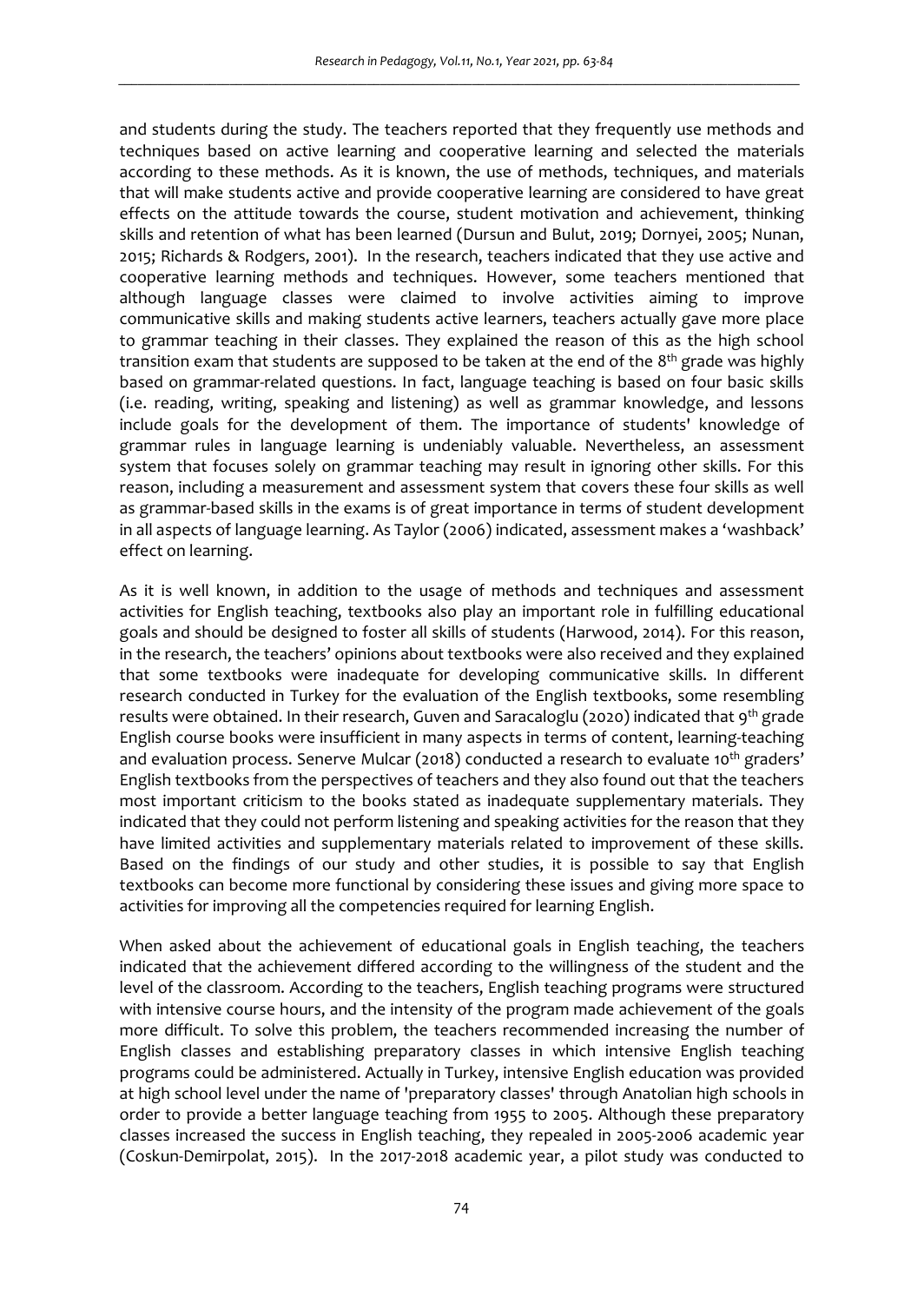establish preparatory classes in which intensive English education was given in  $5<sup>th</sup>$  grade and some studies were conducted to evaluate this pilot study. The studies showed that the teachers and administrators were satisfied with this practice and wanted it to continue (Dilekli, 2018; Kayabasi & Kose, 2019). Based on the results in our study and other studies, it can be said that it may be beneficial to create intensive preparatory classes in a way that gives more space and time to English teaching to improvement of English language learning.

Teachers said that the availability of smart boards in each class with the latest regulations was a positive step, but that other physical conditions caused problems in playing games and performing drama activities, and they had problems in implementing some activities due to the crowded classes. According to a study made by the Turkish Ministry of National Education in Turkey, in secondary school level, class members consist of 43 students on average (MoNE, 2014). Problems regarding crowded classes and inappropriate physical conditions have also been addressed in different studies and these studies indicated that the problems were experiences with regard to conducting communicative language based activities and assessment processes (Coskun-Demirpolat, 2015; Gok-Catal, Sahinve Celik, 2018; Haznedar, 2010). As a matter of fact, Brown (2001) also mentioned that in crowded classrooms the chance of students to participate in the class activities decreased and the feedback given by the teacher to the students became limited.Nevertheless, studies conducted in recent years show that the use of physical environment and technology (smartboards, projectors, educational portals, etc.) in schools has been gradually improved and this has positive effects on the lessons (Buyukyavuz & Inal, 2012; Dilekli, 2018; Guven & Akar-Vural, 2017). Based on these results, it can be said that increasing the number of schools and classrooms and also the place and technology in schools throughout the country can be beneficial for improvement of English language teaching.

When the teachers participating in the study were asked about pre-service and in-service training, the teachers explained that there were some differences in the application of the theoretical knowledge they received during pre-service training, and therefore they had some problems. According to the teachers who participated in our study, teaching practice courses taken in pre-service education were useful in terms of learning about the teaching profession and made great contributions. The importance of teaching practice courses in terms of understanding the profession, and gaining experience and the necessity of giving more place to these courses in pre-service education have also been addressed in various studies (Aslan & Saglam, 2018;OzCelik, 2012).

Some of the teachers indicated that they found in-service training activities beneficial, while others thought they could not benefit from them. Teachers who thought in-service training activities were beneficial stated that this was because the trainers/instructors in the activities were qualified and provision of interactive activities allowing active participation. On the other hand, those who thought the training events were not useful said it was because the trainers were not selected well, the lessons were monotonous, the setting and the hour of the training schedule were inappropriate, the trainers talked only about regulations, and the training lacked practice. In-service training activities for teachers are of great importance because these activities play an important role in improving and updating teachers' field knowledge and pedagogical knowledge (Martin, 2002; Saiti and Saitis, 2006). For this reason, in-service training activities are improved through the findings of various studies conducted not only in Turkey but also abroad (Aribas, Kartal & Caglar, 2012; Gandara & Lucrecia, 2016; Karaata, 2010; Nicolaidis & Mattheoudakis, 2008). In one of these studies, Yigit and Altun (2011) developed an in-service training program that was structured based on the needs of teachers and provided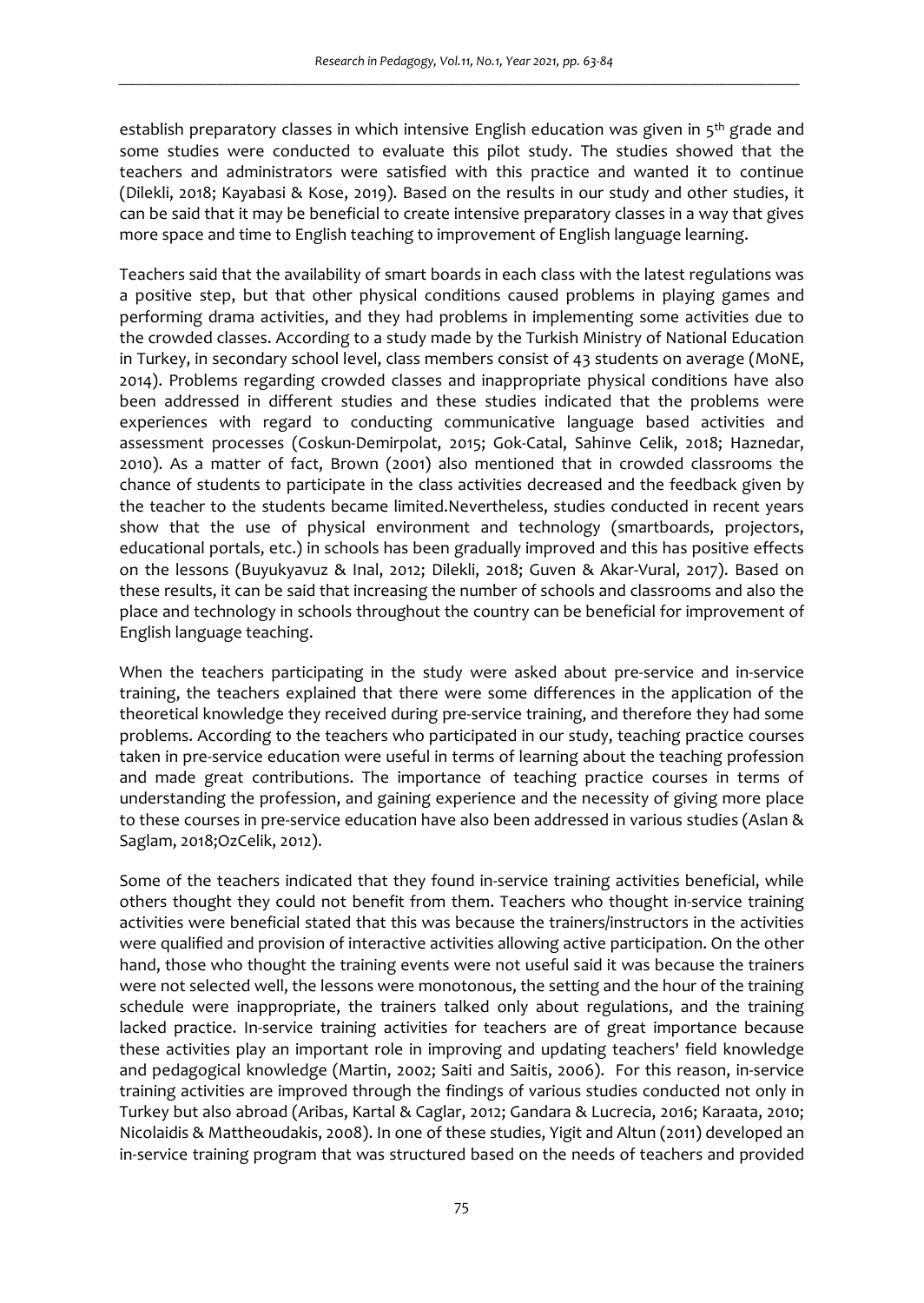active participation. Teachers indicated that they became more efficient thanks to in-service training activities which provided application opportunities. Based on these findings, it is possible to say that in-service training activities that are carried out in a suitable place, time and environment where teachers' needs are met and which allows active participation will benefit teachers' professional development.

The field knowledge which means the knowledge of concepts, principles, and generalizations that teachers teach in their lessons and the pedagogical knowledge which comprises knowledge of a teacher about how to teach their courses are of significance in terms of conduction teaching and learning activities (Dos, 2016). In this study, the teachers stated that they utilized books and films in English to improve their knowledge of the field. Teachers' efforts for their professional development also included doing master's degree, taking part in international projects, following web sites related to English language learning and teaching, studying new teaching methods, consulting colleagues, and attending seminars and courses. It is seen that teachers tried to participate in many activities in order to ensure their professional development. In addition to the activities teachers do themselves to improve their proficiency, increasing the number of professional development workshops, meetings and activities that increase cooperation of teachers could also be organized to help teachers improve themselves. As Noom-ura (2013, p. 146) stated "the training courses that help improve teachers' English proficiency are highly valued."

The teachers indicated that they generally received support from school management and administrators but some teachers stated that they expected administrators to give more importance to English lessons. Besides, teachers said that administrators should improve themselves, they should learn a foreign language, and that they should not see language teaching only as exam-oriented. In addition, it was also expected that administrators should be aware that language learning cannot be taught in a short time and they should not force teachers to teach everything in a short time. Another factor that causes pressure on teachers apart from administrators is parents' high expectations from teachers regarding language teaching. Obtaining similar findings, Cakir (2017) concluded that the pressure coming from parents and administrators had to be reduced for the solution to this problem by raising awareness of the parents and administrators that language learning cannot be achieved suddenly and students need time to acquire the language skills.

In the study, according to teachers, most of the parents give importance to English courses. Nevertheless, many of them do not know English and therefore cannot help their children. Teachers expect that parents should have enough language knowledge to help their children. It is a well-known fact that parents are important in the success of the child's school education (Gencer & Cetin, 2016; Argon & Kiyici, 2012). Based on these findings, it is possible to say that the parents' self-improvement in language acquisition and their ability to help the students can positively affect students' language acquisition. In fact, in this context, other than parents' support, it is important to ensure that students acquire independent study habits. When students gain the habits of independent study, the demand for help expected from parents will gradually decrease. Other than this, as the teachers stated in this study, students have limited time in the classroom to use the language, and for this reason, the need for autonomous learners who can effectively continue their learning outside of school increased. To ensure autonomy in language learning, providing students to take their own learning responsibilities (Kormos & Csizer, 2014; Kurt & Acat, 2016) and to have intrinsic motivation as well as extrinsic one (Fazey & Fazey, 2001; Ustunoglu, 2009) can be beneficial. Also, directing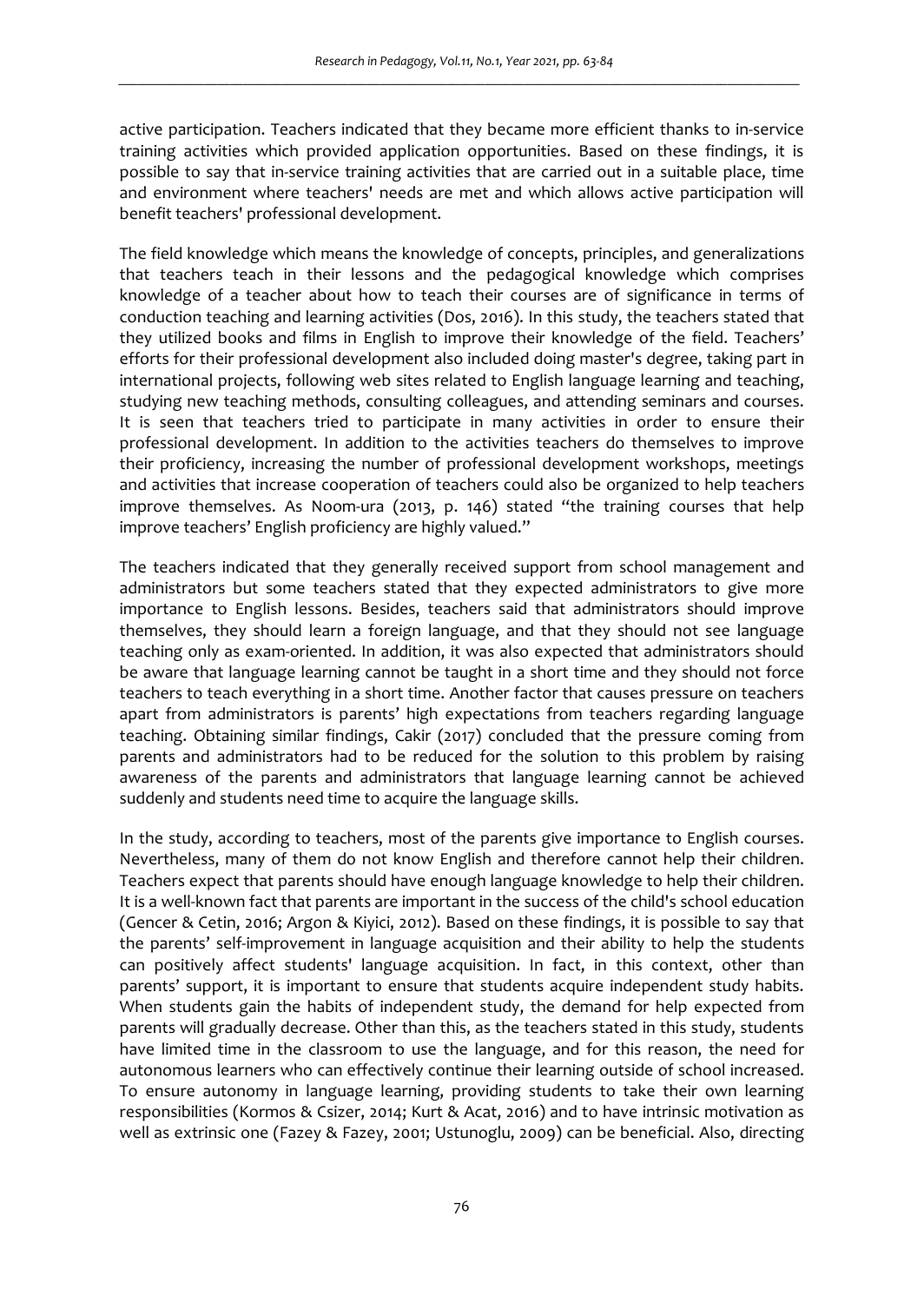them to materials and resources that they can work independently can be useful to increase their success in learning English.

English teachers generally indicated that they often support each other, work in collaboration with teachers who are in the same field, and share materials and activities but a few teachers stated that they had problems with some teachers who are in a different field (like mathematics teachers, social science teachers etc.). In Turkey, all teachers have to use the same materials because the same class is used for each lesson. Some of the teachers participating in the research stated that some teachers from different fields did not want to share the class materials because they thought that their courses were more important and they needed these materials more than English teachers. For solution to this problem, it may be suggested to increase the number of classrooms and create subject-based classroom system which means that each lesson has its own class. As a matter of fact, it has been discovered in different studies that the subject-based classroom system has a positive effect on student achievement and attitudes (Ozyurek, Pinarkayave Tas, 2016). In addition, it has been found out that the teachers from different fields are satisfied with this practice in the schools where these system is applied (Kaya, 2012; Kiryakve Altun, 2019).

In Turkey, English teacher appointments cannot meet the needs of all country (Kiraz & Kurul, 2018) and for this reason, some schools do not have English teachers and teachers from different fields have to conduct English lessons. Since these teachers do not have much knowledge about English language teaching methods and techniques, there may be difficulties in conducting education in a healthy way and in this research, teachers also mentioned that situation. Similarly, Sevik (2009) reported that in some elementary schools, teachers from other fields who did not have enough knowledge about lessons in English language teaching fields were commissioned to teach English. Sevik (2009), who stated that not all teachers with English certificates can conduct English lessons effectively, reported that the appointment of teachers other than English teachers to teach English would affect language achievement to a great extent. Therefore, English lessons should be carried out by real 'English teachers' who graduated from English Language Teaching Departments of Education Faculties. Appointment of graduates from English Language Teaching departments and conducting English lessons by these teachers can increase the success in English teaching.

According to the teachers, one of the main reasons why students could not achieve the goals in language teaching was that they had some prejudices against foreign language learning. Some students did not see foreign language as a need, and could not understand the importance of language learning. Also, according to the teachers participating in the study, some students were indifferent and reluctant to learn English because they found learning a foreign language difficult, they did not have a suitable environment to use the language, and the contribution of the language field to the high school transition exam was low. In many studies, interest and motivation in language learning are mentioned as important factors (Csizer & Dornyei, 2005; Mehdiyev, Usta & Ugurlu, 2016; Oxford & Shearin, 1994; Paker, 2012). Therefore, first of all, convincing the students about the importance and necessity of the lesson and maintaining their interests and motivations will facilitate English Language teaching and learning. Also, some students were found to have prejudices against the lesson because they thought they would not be successful in this course. This reveals that language learning anxiety has an impact on language learning. In general terms, language learning anxiety is defined as "the feeling of tension and apprehension specifically associated with second language contexts, including speaking, listening, and learning" (Macintyre & Gardner,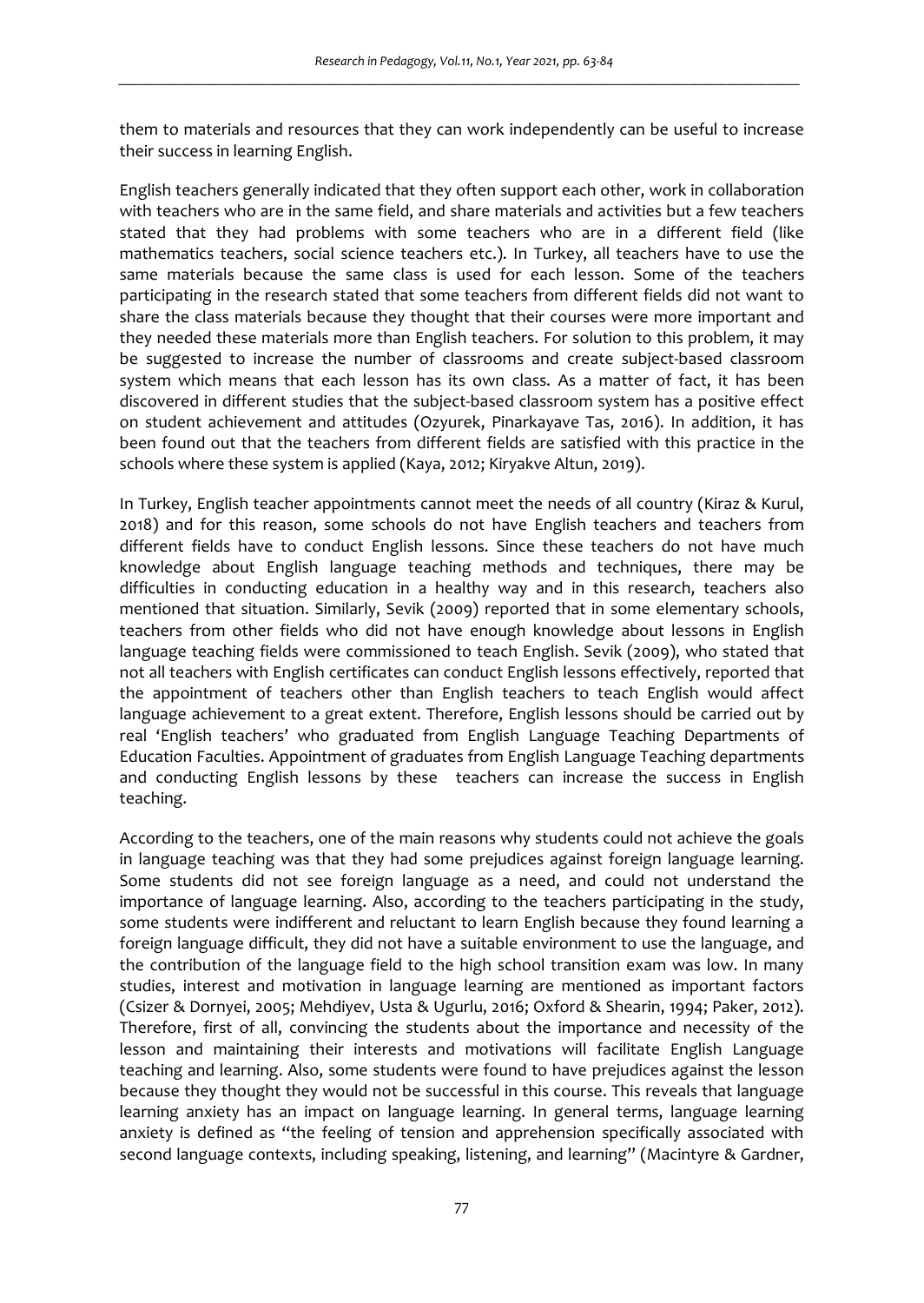1994, p. 284), and it causes learners to become nervous, stressful and worried while learning a foreign language (Macintyre, 1999). In the literature, there are many studies which supported the idea that the anxiety of learning a foreign language has a great effect on learning a new language (Horwitz, 2001; Horwitz, Horwitz& Cope, 1986; Naser Oteir & Nijr Al-Otaibi, 2019). Anxiety affects especially speaking skills to a great extent (Melchor-Couto, 2016; Woodrow, 2006). The teachers in this study stated that students did not want to participate in the lesson actively because they were afraid that other students would make fun of them. In particular, pronunciations of students who are not involved in speaking activities do not improve and this situation becomes a problem in language learning. The organization of learning environments that reduce the anxiety of students and provide them with comfort will help conduct language teaching more successfully. The non-threatening, supportive environments in which structured cooperative learning activities is conducted can be beneficial for reducing the anxiety (Nagahashi, 2007). Also, the environments where the students can play games, do pair works, watch films and listen to music can be arranged to foster the needs of learners (Young, 1991). Furthermore, teacher-student communication and reinforcement of trust between them will play an important role in student participation and reducing anxiety (Sevik, 2009). The teachers indicated that students had difficulty retaining what they have already learned because of the lack of active participation and revision. The non-threatening, supportive environments in which structured cooperative learning activities is conducted can be beneficial for reducing the anxiety (Nagahashi, 2007). Also, the environments where the students can play games, do pair works, watch films and listen to music can be arranged to foster the needs of learners (Young, 1991). Furthermore, teacher-student communication and reinforcement of trust between them will play an important role in student participation and reducing anxiety (Sevik, 2009). The teachers indicated that students had difficulty retaining what they have already learned because of the lack of active participation and revision. This problem can be overcome by increasing student-student and teacher-student interaction, creating environments where students can express themselves comfortably and enabling students to gain independent study habits. The teachers also added that language teaching should not be limited to in-class activities and students should develop skills to use the language in different environments.

Consequently, in this study, English teachers' opinions related to issues about English language teaching tried to be find out and their views were evaluated and discussed under the headings of learning-teaching process, teacher training, teacher-stakeholder relationship and students. Although this study is a small scale study limited to perspectives of secondary school teachers from Turkey, it is thought that it will contribute to some extent in shedding light on the problems related to English teaching and finding solutions to these issues. In the study, problems were tried to be revealed only with the perspectives of English teachers. In future studies, studies can be carried out to reveal the problems related to English teaching from the perspectives of students, administration, parents, policy makers, and faculty members of English Language Teaching Departments.

#### **References**

- Argon, T. & Kiyici, C. (212). Teacher views in primary schools about parental participation in education, *Dicle Universitesi Ziya Gokalp Egitim Fakultesi Dergisi, 19,* 80-95.
- Aribas, S., Kartal, S. & Caglar, I. (2012). The opinions of English teachers about in-service training activities. *Milli Egitim, 195,* 100-117.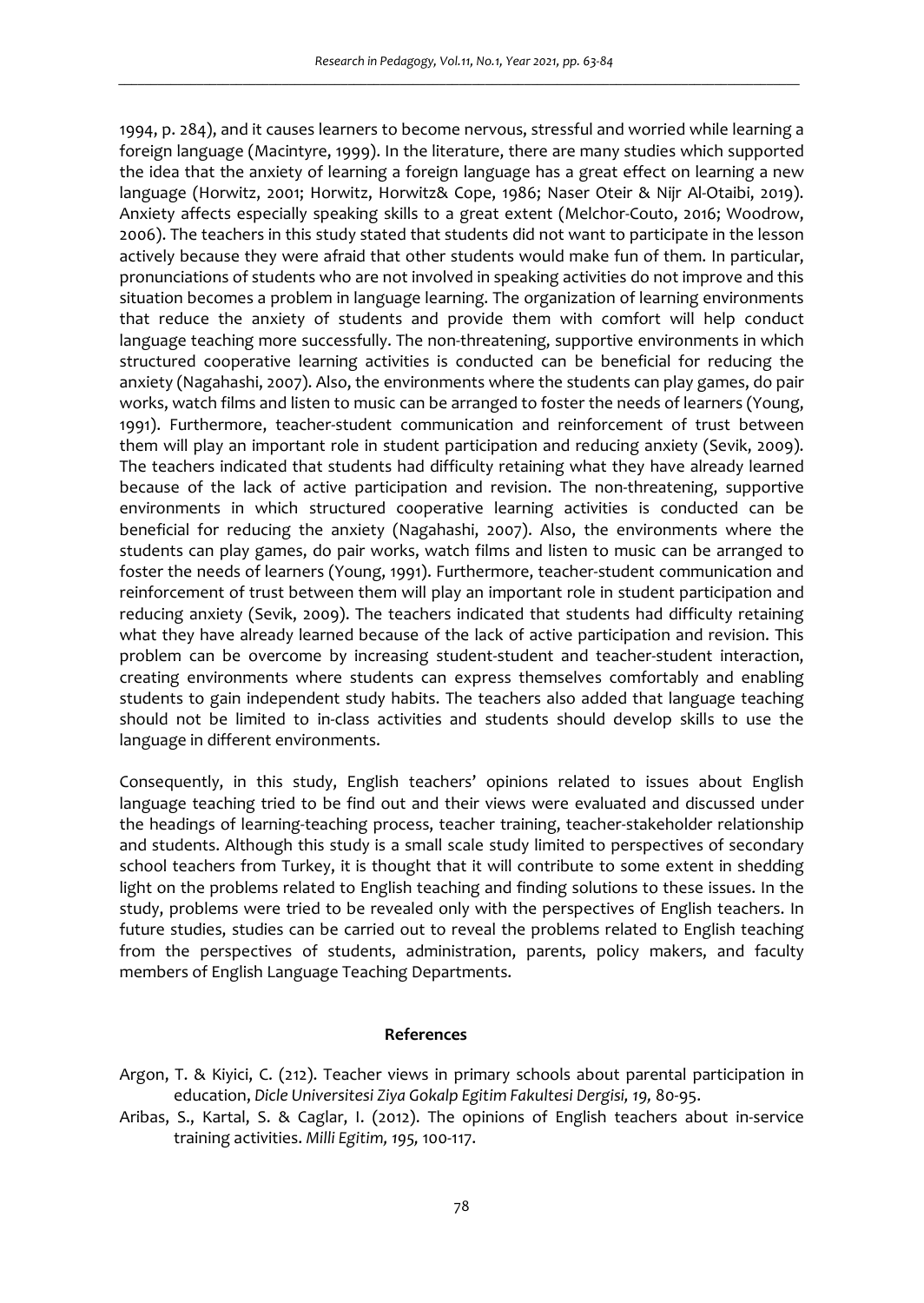- Aslan, M. & Saglam, M. (2018).Evaluation of teaching practice course according to opinions of student teachers. *Hacettepe University Journal of Education, 33*(1), 144-162.
- Bamberger, M., Rugh, J. & Mabry, L. (2006). *Real world evaluation: Working under budget, time, data, and political constraints.* CA: Sage Publications.
- Brown, H. D. (2001). *Teaching by principles: An interactive approach to language pedagogy*, (2nd Edition). New York: Longman Inc.
- Butler, Y. G. (2004). What level of English proficiency do elementary school teachers need to attain to teach EFL? Case studies from Korea, Taiwan, and Japan. *TESOL Quarterly*, *38*(2), 245-278.
- Buyukyavuz, O. & Inal, S. (2012). A transition from course book-based language instruction towards technology-enhanced classrooms: Opinions of teachers and students regarding interactive whiteboard technology in an EFL context*. Journal of Erciyes University Institute of Social Sciences, 33*(2), 193-210.
- Cakir, I. (2017). The wash back effects of secondary education placement examination on teachers, school administrators and parents with specific reference to teaching English as a foreign language. *Turkish Journal of Teacher Education, 6*(2),62-73.
- Campbell, S. (2014). What is qualitative research?. *Clinical Laboratory Science*, *27*(1), 3.
- Chacon, C. T. (2005). Teachers' perceived efficacy among English as a foreign language teachers in middle schools in Venezuela. *Teaching and Teacher Education*, *21*(3), 257-272.
- Chang, M. (2011). EFL teachers' attitudes toward communicative language teaching in Taiwanese college. *Asian EFL Journal*, *53*(1), 17-34.
- Chen, H. C. (2016). In-Service teachers' intelligibility and pronunciation adjustment strategies in English language classrooms. *English Language Teaching*, *9*(4), 30-53.
- Christensen, L. B., Johnson, R. B. & Turner, L. A. (2015). *Research methods, design and analysis.* (trans. AhmetAypay) Ankara: AniYayincilik.
- Cook, V. (2016). Second language learning and language teaching. (5<sup>th</sup> Edition). New York: Routledge.
- Coskun Demirpolat, B. (2015). *Turkiye'n inyabancidi logretimiy leimtihani: Sorunlar ve Cozumonerileri. [The challenge for Turkey's foreign language teaching: Problems and solutions]* İstanbul: SETA.
- Creswell, J. W. (2013). *Qualitative inquiry and research design: Choosing among five approaches* (3th Edition). USA: SAGE Publications.
- Csizer, K. & Dornyei, Z. (2005). Language learners' motivational profiles and their motivated learning behaviour. *Language Learning, 55*(4), 613-659.
- Dilekli, Y. (2018). Evaluation of Pilot scheme of secondary schools English preparatory class curriculum according to teachers' views. *International Journal of Society Researches, 8*(15), 1399-1425.
- Dornyei, Z. (2005). *The psychology of the language learner: individual differences in second language acquisition.* New Jersey: Lawrence Erlbaum Associates.
- Dos, B. (2016).Determining the deficiencies of the teachers in terms of professional knowledge and skills: A qualitative study, *Inonu University Journal of the Faculty of Education, 17*(3), 41-52.
- Dursun, F., & Bulut, A. (2019). Student and teacher opinions on determining the effect of active learning model on critical thinking trends. *Gumushane University Journal of Social Sciences Institute, 10*(3), 610-626.
- Easwaramoorthy, M., & Zarinpoush, F. (2006). Interviewing for research. *Canada Volunteerism Initiative*, 1-2.
- Ekiz, D. (2013). Bilimsel Arastirma Yontemleri. [Scientific research methods]. (3<sup>rd</sup> edition). Ankara: Ani Yayincilik.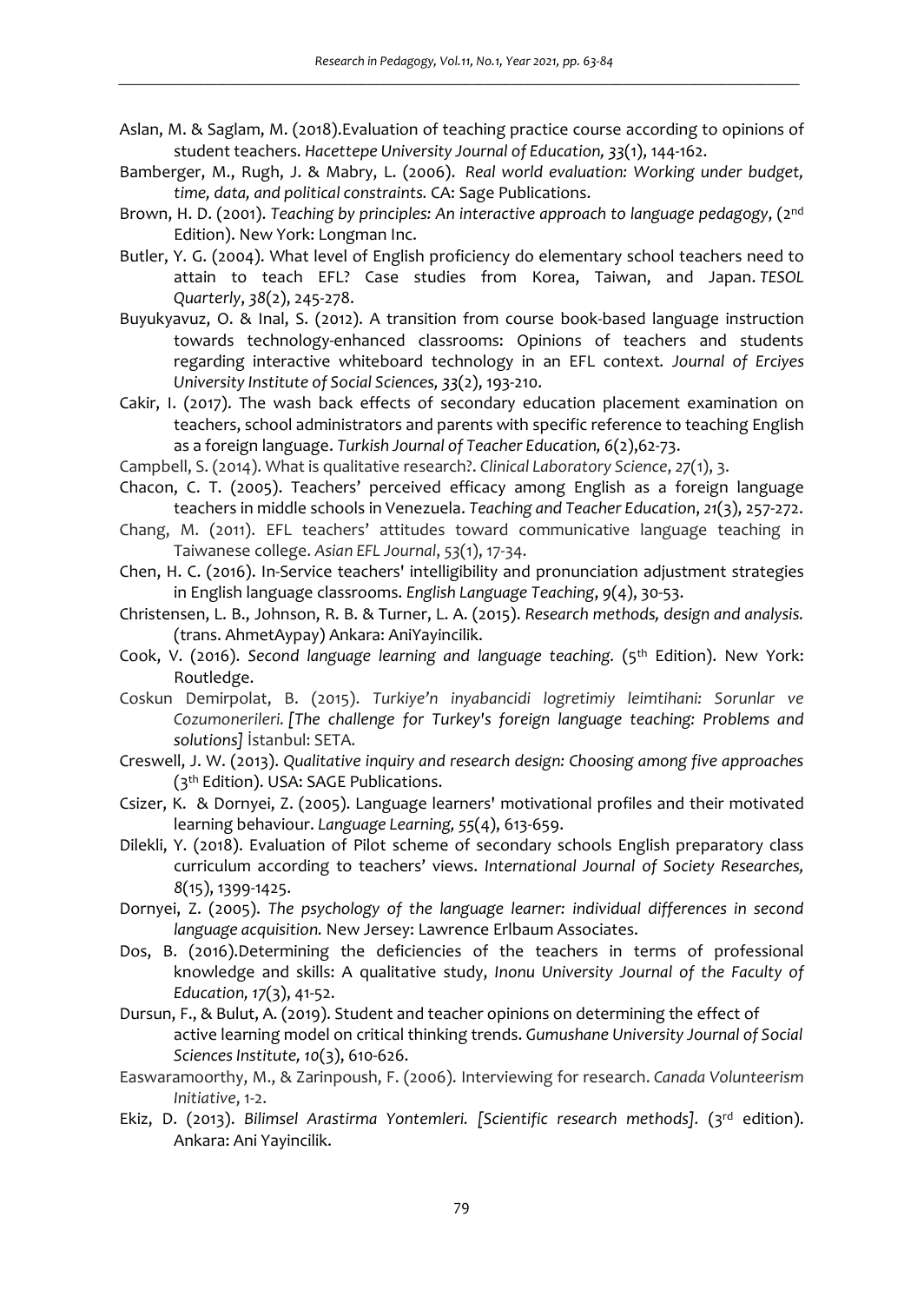- Emery, H. (2012). A global study of primary English teachers' qualifications, training and career development. *ELT Research Papers*, *12*(08).
- Fazey, D. M., & Fazey, J. A. (2001). The potential for autonomy in learning: Perceptions of competence, motivation and locus of control in first-year undergraduate students. *Studies in Higher Education*, *26*(3), 345-361.
- Gandara, P. & Lucrecia, S. (2016). The teachers our English language learners need. E*ducational Leadership*, *73*(5), 32-37.
- Garcia-Nevarez, A. G., Stafford, M. E., &Arias, B. (2005).Arizona elementary teachers' attitudes toward English language learners and the use of Spanish in classroom instruction. *Bilingual Research Journal*, *29*(2), 295-317.
- Gencer, K. & Cetin, M. (2016). The effect of family on first graders' academic success of learning mother tongue. *Turkish Studies, 11*(9), 441-460.
- Gok-Catal, O., Sahin, H., &Celik, F. (2018).An examination of problems encountered in the process of learning English in 6th, 7th and 8th grades. *Mehmet AkifErsoy University Journal of Faculty of Education, 47,* 123-136.
- Guven, H., & Akar-Vural, R. (2017). Self-evaluation of English teachers working at primary school regarding the use of smartboard. *Adnan Menderes University Journal of Institute of Social Sciences, 4*(2), 69-86.
- Guven, H., & Saracaloglu, A. S. (2020). Evaluation of ninth grade English course book according to teacher and specialist views. *Journal of Qualitative Research in Education, 8*(2), 489- 518.
- Hall, G. (2011). *Exploring English language teaching: Language in action.* New York: Routledge.
- Harmer, J. (2007). The practice of English language teaching. (4<sup>th</sup> Edition). Cambridge: Pearson/Longman.
- Harwood, N. (Ed.). (2014). *English language teaching textbooks: Content, consumption, production*. New York: Palgrave Macmillan.
- Haznedar B. (2010), *Turkiye' deya bancidi legitimi: Reformlar, yonelim ler veogretmen lerimiz. [Foreign language education in Turkey: Reforms, trends and our teachers].* Paper presented at International Conference on New Trends in Education and Their Implications, Antalya, Turkey.
- Hennink, M., Hutter, I., & Bailey, A. (2020). *Qualitative research methods*. (2nd Edition). Los Angeles: SAGE Publications Limited.
- Horwitz, E. K. (2001). Language anxiety and achievement. *Annual Review of Applied Linguistics, 21,* 112-126.
- Horwitz, E. K., Horwitz, M. B., & Cope, J. A. (1986). Foreign language classroom anxiety. *The Modern Language Journal, 70*(2), 125-132.
- Hu, G. (2005). English language education in China: Policies, progress, and problems. *Language policy*, *4*(1), 5-24.
- İscan, A. (2011). Importance of Turkish as foreign language. *International Journal of Eurasia Social Sciences*, *2*(4), 29-36.
- Jackson, S. L. (2009). *Research methods and statistics: A critical thinking approach.*(3<sup>rd</sup> Edition). USA: Wadsworth, Cangage Learning.
- Kaleli-Yilmaz, G. (2014). Durum Calismasi*.* [Case study]. In M. Metin (Ed.), *Kuram danuy gulamayaegitim de bilimselar astir mayontemleri [Scientific research methods in education from theory to practice*]. Ankara: PegemAkademi.
- Karaata, C. (2010). Suggestions for the in-service training of English teachers who work at state schools. *Milli Egitim, 185,* 107-129.
- Kaya, E. (2012). Teachers' opinions on the use of social studies classrooms in social studies education. *Educational Sciences: Theory & Practice, 12*(2), 1015-1021.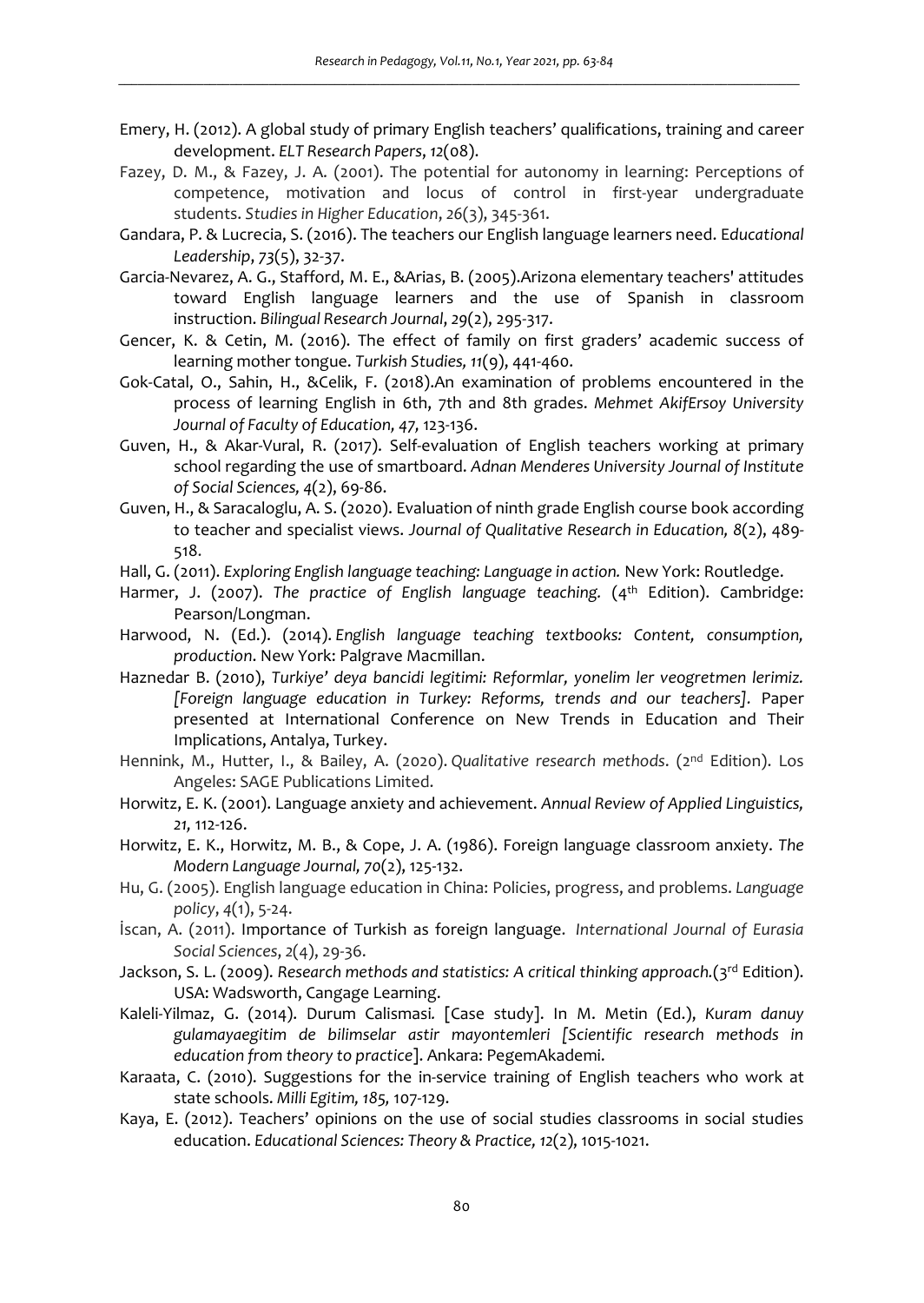- Kayabasi, O. & Kose, E. (2019). Investigation of English language teachers and school principals' views on the foreign language based implementation in 5th grades in secondary schools. *International Journal of Current Approaches in Language, Education and Social Sciences (CALESS), 1*(2), 101- 120.
- Kiraz, Z., & Kurul, N. (2018). Unemployment of Teachers in Turkey and Unassigned Teachers' Act. *Mersin University Journal of the Faculty of Education, 14*(1), 270-302.
- Kiryak, Z., & Altun, T. (2019). Investigating teachers' views on the effect of subject-based classroom system on school improvement. *Journal of Science, Mathematics, Entrepreneurship and Technology Education, 2*(1), 25-35.
- Kormos, J., & Csizer, K. (2014). The interaction of motivation, self-regulatory strategies, and autonomous learning behavior in different learner groups. *TESOL Quarterly, 48*(2), 275- 299.
- Krippendorff, K. (1989). Content analysis. In E. Barnouw, G. Gerbner, W. Schramm, T. L. Worth, & L. Gross (Eds*.), International encyclopedia of communication* (Vol. 1, pp. 403-407). New York, NY: Oxford University Press.
- KulaC-Puren, D. (2017). The use of motivational strategies in EFL classrooms: A guide for Turkish EFL teachers. *Karaelmas Journal of Educational Sciences, 5,* 395-408.
- Kurt, E., & Acat, M. B. (2016). Investigation of learner autonomy in high school students learning English as foreign language. *Bolu Abant İzzet Baysal University Journal of Faculty of Education, 16*(4), 1880-1902.
- MacIntyre, P. D. (1999). Language anxiety: A review of the research for language teachers. In D. J. Young (Ed.), *Affect in foreign language and second language learning: A practical guide to creating a low-anxiety classroom atmosphere*. (pp. 24-45). Boston: McGraw-Hill.
- MacIntyre, P. D., & Gardner, R. C. (1994). The subtle effects of language anxiety on cognitive processing in the second language. *Language Learning, 44*(2), 283-305.
- Martin, S. H. (2002). The classroom environment and its effects on the practice of teachers. *Journal of Environmental Psychology*, *22*(1-2), 139-156.
- Mavis, F. O., & Bedir, G. (2014). 2<sup>nd</sup> year students' and their teacher's perspectives on English language program applied for the first time in 2012-2013 academic year. *International Journal on New Trends in Education and Their Implications*, *5*(4), 205-215.
- Mavis, F. O., Cayci, D. & Arslan, M. (2014).Evaluation of Turkey's teacher training system from the viewpoint of experienced teachers (past, present and future).*Journal of Teacher Education and Educators, 3*(1), 91-108.
- McBurney, D. H. & White, T. L. (2010). *Research Methods.* (8th Edition). USA: Wadsworth, Cangage Learning.
- Mede, E. & Isik, M. (2016).The needs of primary English teachers for an in-service teacher training program. *Turkish Online Journal of Qualitative Inquiry*, *7*(2), 1-30.
- Mehdiyev, E., Usta, G. &Ugurlu, C. T. (2016). Motivation in English language learning. *Electronic Journal of Social Sciences, 15*(57), 361-371.
- Melchor-Couto, S. (2016). Foreign language anxiety levels in second life oral interaction. *ReCALL 29*(1), 99-119.
- MoNE (Turkish Ministry of National Education). (2014). *National education statistics: Formal Education 2013/14.* Ankara: Ministry of National Education Strategy Development Presidency.
- Murray, D. E. & Christison, M. (2011).*What English language teachers need to know volume I: Understanding learning.* New York: Routledge.
- Nagahashi, T. L. (2007). *Techniques for reducing foreign language anxiety: Results of a successful intervention study.* Akita City: Akita University Press.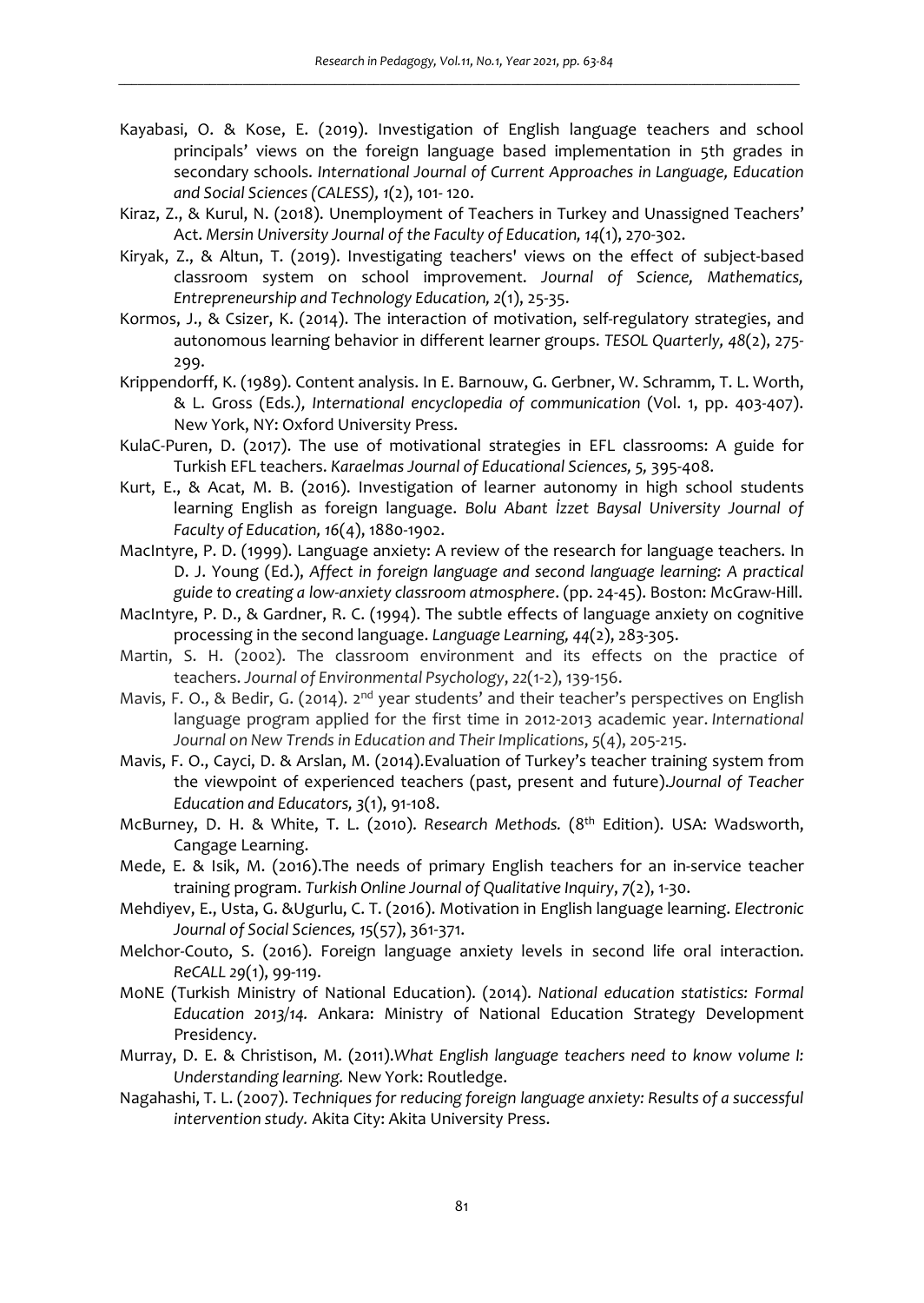- Naser Oteir, I., & Nijr Al-Otaibi, A. (2019). Foreign Language Anxiety: A Systematic Review. *Arab World English Journal (AWEJ), 10*(3), 309-317.
- Nicolaidis, K. & Mattheoudakis, M. (2008). Utopia vs. reality: The effectiveness of in-service training courses for EFL teachers. *European Journal of Teacher Education,31*(3), 279-292.
- Noom-Ura, S. (2013). English-teaching problems in Thailand and Thai teachers' Professional development needs. *English Language Teaching*, *6*(11), 139-147.
- Norton, B. (2016). Identity and language learning: Back to the future. *TESOL Quarterly,50*(2), 475-479.
- Nunan, D. (2015). *Teaching English to speakers of other languages: An introduction*. New York: Routledge.
- Oxford, R. & Shearin, J. (1994). Language learning motivation: Expanding the theoretical framework. The Modern Language Journal, 78(1), 12-28.
- OzCelik, N. (2012). Prospective foreign language teachers' views of school experience and teaching practice courses.*GEFAD/GUJGEF 32*(2), 515-536.
- Ozyurek, C., Pinarkaya, Y., &Tas, E. (2016). The impact of rotating class system on the success levels and attitudes of the students in the light unit. *ODU Journal of Social Science Research, 6*(3), 657-664.
- Paker, T. (2012). Turkiye'dene deny abancidil (İngilizce) ogretemi yoruzvene denogrenci lerimiziletisim kurabilecek duzeyde İngilizce ogrenemiyor? [Why cannot we teach foreign language (English) in Turkey and why cannot our students learn English in communicative level]. *Pamukkale University Journal of Education, 32*(2), 89-94.
- Patton, M. Q. (1990). *Qualitative evaluation and research methods*.(2nd Edition). SAGE Publications, Inc.
- Richards, J. C. & Rodgers, T. S. (2001). *Approaches and methods in language teaching.* (2nd Edition). New York: Cambridge University Press.
- Saiti, A., & Saitis, C. (2006). In-service training for teachers who work in full-day schools. Evidence from Greece. *European Journal of Teacher Education*, *29*(4), 455-470.
- Seidlhofer, B. (2005). Key concepts in ELT: English as a lingua franca. *ELT Journal,58*(4), 339- 341.
- Sener, S., & Mulcar, V. (2018). An Investigation of Teachers' Perceptions on English Textbooks: A Case Study of Teachers Teaching 10th Graders in Mugla. *Western Anatolia Journal of Educational Sciences,9*(1), 15-37
- Sevik, M. (2009). The teaching of modern foreign languages in primary schools and generalist class teachers. *Ankara University, Journal of Faculty of Educational Sciences,42*(1), 377- 401.
- Short, D. J. (2017). How to integrate content and language learning effectively for English language learners. *EURASIA Journal of Mathematics Science and Technology Education,13*(7b), 4237-4260.
- Taylor, L. (2006). The changing landscape of English: Implications for language assessment. *ELT Journal*, *60*(1), 51-60.
- Tosuncuoglu, İ. (2018). English Language Teaching as lingua franca. *Karaelmas Journal of Educational Sciences, 6*, 326-331.
- Ustunluoglu, E. (2009). Autonomy in language learning: Do students take responsibility for their learning?. *Journal of Theory & Practice in Education (JTPE)*, *5*(2), 148-169.
- White, M. D., & Marsh, E. E. (2006). Content analysis: A flexible methodology. *Library Trends*, *55*(1), 22-45.
- Wlosowicz, T. M. (2017). English language attrition in teachers: Questions of language proficiency, language maintenance, and language attitudes. *Theory and Practice of Second Language Acquisition*, *3*(1), 75-100.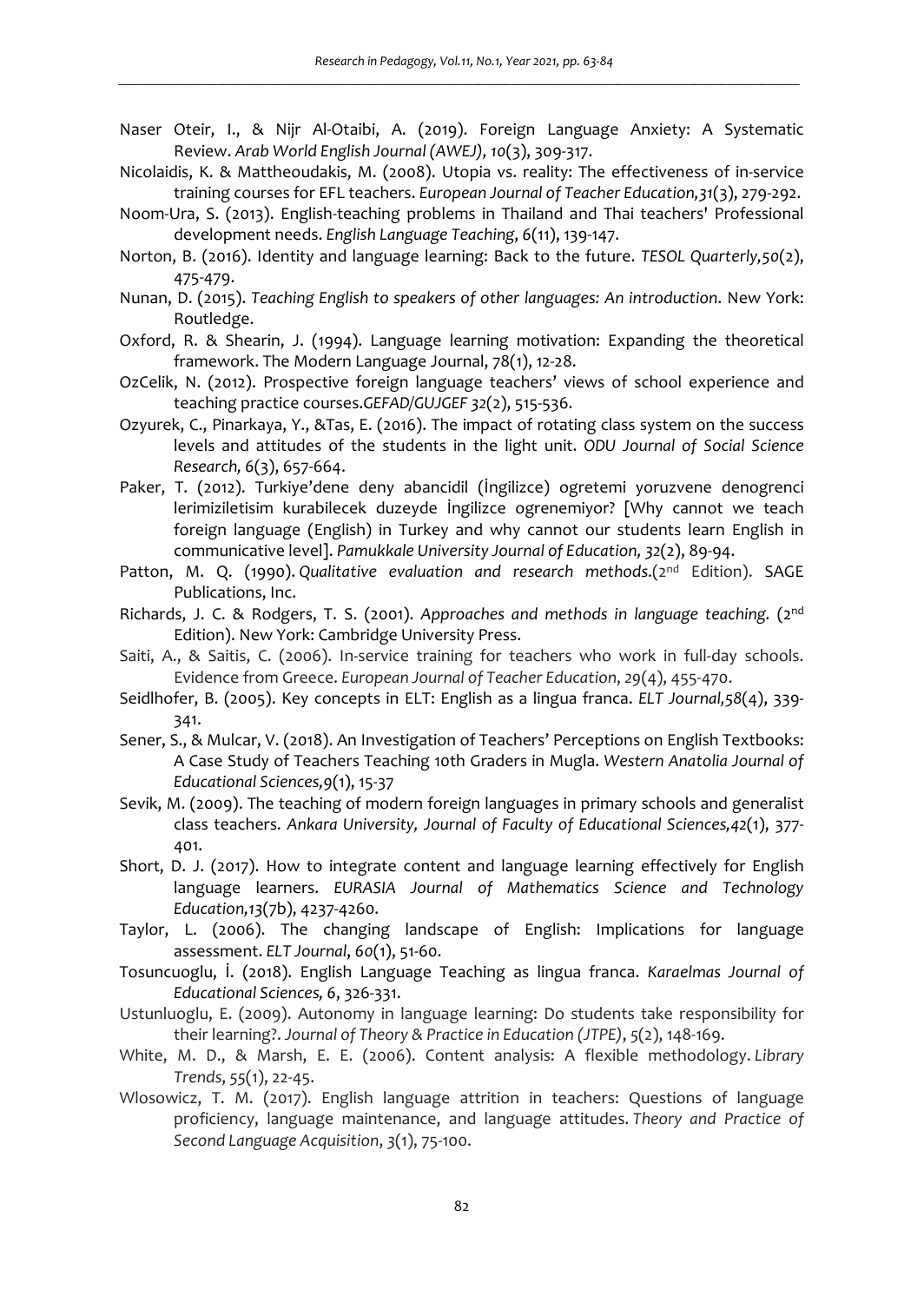- Woodrow, L. (2006). Anxiety and speaking English as a second language. *RELC Journal, 37*(3), 308–328.
- Yaman, I. (2018). Learning English in Turkey: Challenges and opportunities. *RumeliDE Journal of Language and Literature Studies, 11*, 161-175.
- YesilCinar, S. & Cakir, A. (2018). Continuing professional development process: English language teachers" views on the role of teacher research. *Journal of Language and Linguistic Studies*, *14*(2), 61-75.
- Yigit, N. & Altun, T. (2011). Effectiveness of an in-service training course: Teaching methods and techniques. *Milli Egitim, 189*, 118-130.
- Yildirim, A. &Simsek, H. (2008). *Sosyal bilim lerdenitelar astir mayon temleri [Qualitative research methods in the social sciences].* Ankara: Se Ckin Yayincilik.
- Young, D. J. (1991). Creating a low-anxiety classroom environment: What does language anxiety research suggest?. *The Modern Language Journal*, *75*(4), 426-439.

## **Appendix 1. Semi-structured interview form**

**Purpose of the study:** The purpose of this study is to discover the problems and proposed solutions in teaching English from the perspective of secondary school level teachers.

**Interviewee:**………..……..**Place of interview:**…………………….**Date/time:**…………………

**Instruction:** As a result of this research, the problems, opinions and suggestions of English teachers about the English language teaching will be determined. All information expressed by teachers during the interview process will be kept confidential. Names and personal information will not be used in any way except for the scope of the research.

- Is there anything you would like to say or ask before starting the interview?
- Do you allow me to record the conversation?
- I think the interview period will take about half an hour, can we start with your permission?

Ozge MAVİS SEVİM & Fevzi DURSUN

### **Interview Questions:**

- 1. Can you briefly explain how you conduct your classes as an English teacher?
	- a. Which teaching methods do you use?
	- b. Which materials do you use?
- 2. What are the most important problems you face while continuing your teaching activities as an English teacher? Can you summarize them briefly?
	- a. Do you think you can achieve the goals in the curriculum?
- 3. Do you have any problems regarding the educational environment you use in teaching English?
	- a. As an educational environment, do your school and classroom have the necessary physical characteristics?
	- b. Are the instructional technologies in your classes suitable for material use?
	- c. What are your problems and proposed solutions to educational environment problems?
- 4. What do you think about the pre-service and in-service trainings you received?